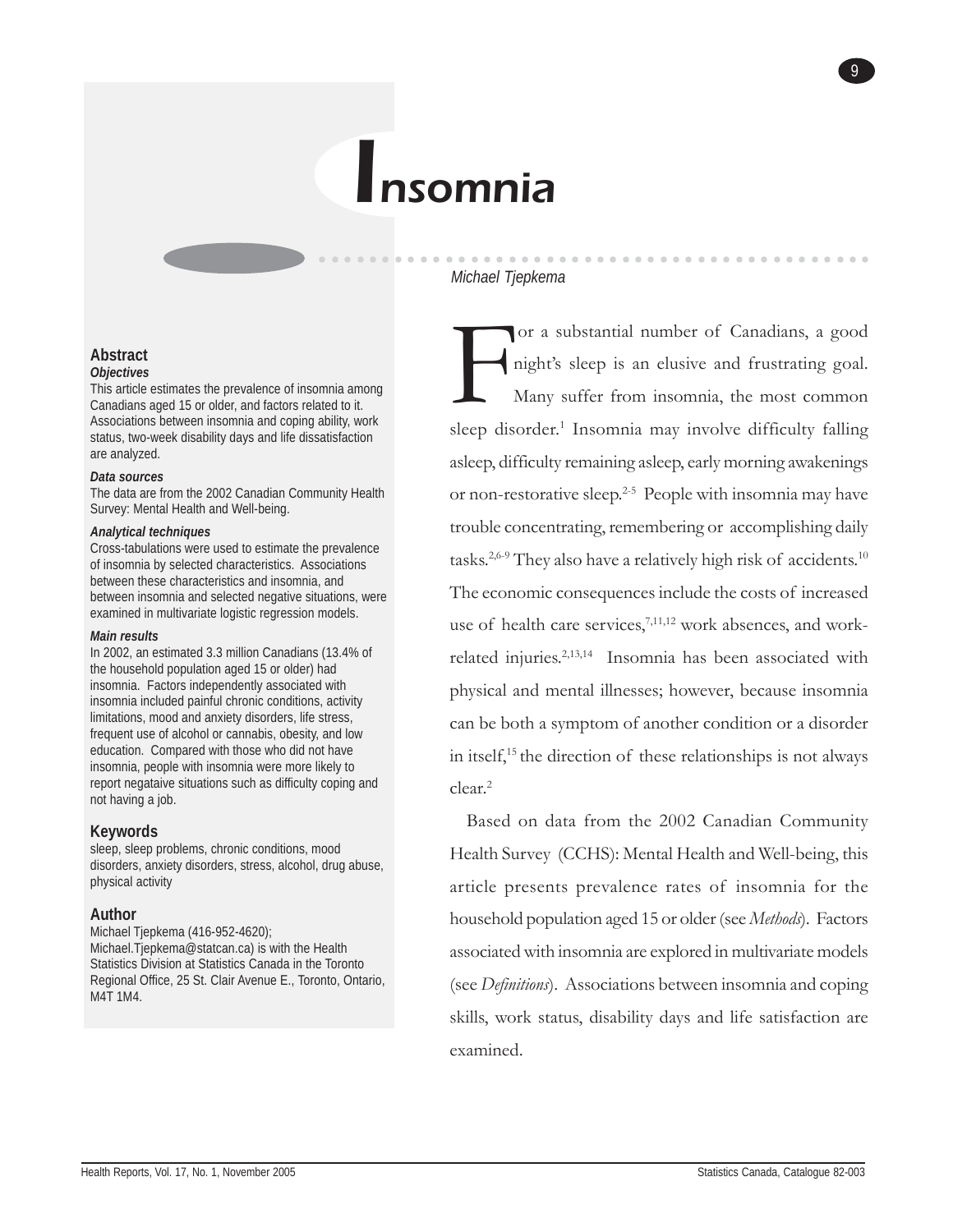#### **Methods**

#### **Data sources**

The analysis in this article is based on cycle 1.2 of the Canadian Community Health Survey (CCHS): Mental Health and Well-being, which began in May 2002 and was conducted over eight months. This cycle covered people aged 15 or older living in private dwellings in the 10 provinces. Residents of the three territories, Indian reserves, institutions, certain remote areas and Canadian Armed Forces bases, and full-time members of the Forces were excluded.

The sample was selected using the area frame designed for the Canadian Labour Force Survey. A multi-stage stratified cluster design was used to sample dwellings within this area frame. One respondent aged 15 or older was randomly selected from the sampled households. Most interviews (86%) were conducted in person; the remainder, by telephone. Proxy responses were not accepted. The responding sample consisted of 36,984 people aged 15 or older; the response rate was 77%. More detailed descriptions of the design, sample and interview procedures can be found in other reports and on the Statistics Canada Web site.<sup>16,17</sup>

# **Analytical techniques**

Cross-tabulations based on data from the 2002 CCHS were used to estimate the prevalence of insomnia by age and sex.

To investigate factors associated with insomnia, correlates were selected based on the literature and on availability in the CCHS (Appendix Table A). A bivariate analysis then determined if a statistical relationship existed between each correlate and insomnia. If there was no association, the correlate was not used in the multiple logistic regression models.

This analysis used a series of six cascading multiple logistic regression models to examine insomnia in relation to an increasing array of independent variables. The first model included only sociodemographic variables. In the second, body mass index, physical activity levels, heavy weekly drinking and weekly illicit drug use were added. Shift work was added in the third model; life stress and work stress, in the fourth. The fifth model added chronic conditions and activity limitations. Mood and anxiety disorders were added in the sixth (see *Definitions*).

 Separate analyses for men and women yielded similar odds ratios for independent factors. Therefore, the sexes were combined, and tests for sex interactions with each independent factor were conducted. There were no statistically significant interactions by sex, except that anxiety had higher odds for men than women, and bronchitis and "a bit" of life stress had higher odds for women than men.

To account for the effects of survey design, the variance on prevalence, on differences between prevalence rates, and on odds ratios was calculated using the bootstrap technique.<sup>23-25</sup>

# **Difficult to define**

There are no standard criteria for defining insomnia.18-20 Consequently, estimates of its prevalence vary, with each definition yielding a different figure.<sup>5,21,22</sup>

Insomnia may be classified by presence of a symptom (yes/no), level of severity (mild, moderate, severe), frequency (once a week, 3 to 4 times a week, etc.) and/or duration (less than a month, 6 months or longer). The most common criteria use frequency,<sup>5</sup> as was the case in the CCHS, which asked, "How often do you have trouble going to sleep or staying asleep?" Respondents had five choices: none of the time; a little of the time; some of the time; most of the time; all of the time. Those who answered either "most of the time" or "all of the time" were considered to have insomnia.

#### **More than 3 million**

According to the CCHS criteria, in 2002, an estimated 13.4% of the household population aged 15 or older—that is, 3.3 million Canadians—had insomnia (Chart 1). On average, they slept 6.5 hours a night, compared with 7.5 hours for those without insomnia. But many insomniacs got far less than 6.5 hours of sleep. For example, 18% of them averaged less than 5 hours a night, whereas this amount of sleep was reported by just 2% of those who did not have insomnia (Table 1).

As might be anticipated, a substantial proportion of people with insomnia used sleep medication. In 2002, close to a third (29%) of them reported that they had taken sleep medication at least once in the previous 12 months. The percentage was much lower—7%—among people who did not have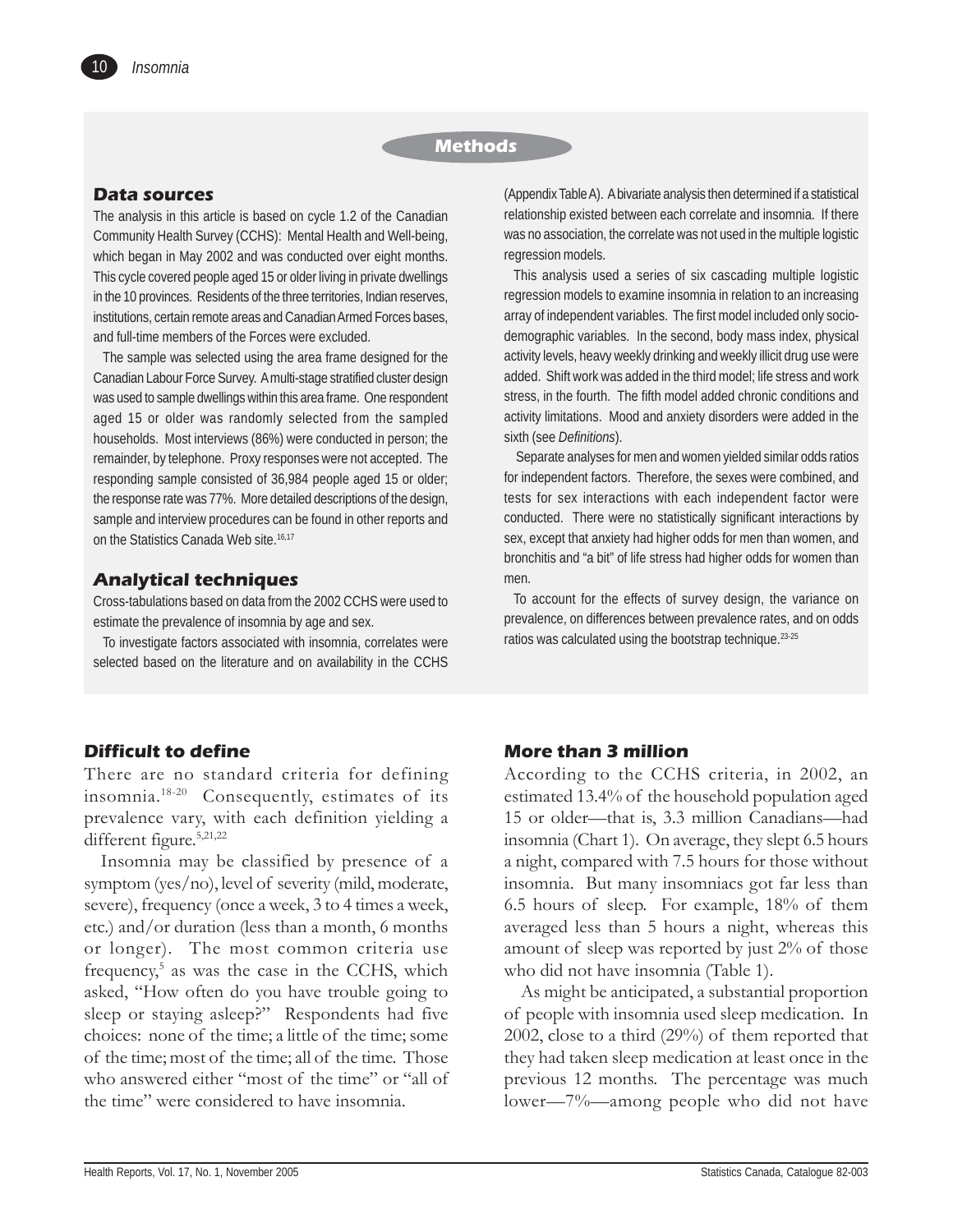insomnia. Most of the sleep medication taken by insomniacs was prescribed: 23% had used prescription medication in the past year; 6.5% had used medication that was not prescribed.

And when they did sleep, over a third (36.5%) of insomniacs often did not feel refreshed after

#### Chart 1

**Frequency of having trouble going to or staying asleep, household population aged 15 or older, Canada excluding territories, 2002**



*Data source: 2002 Canadian Community Health Survey: Mental Health and Well-being*

#### Table 1

**Percentage of people reporting selected sleep characteristics, by presence of insomnia, household population aged 15 or older, Canada excluding territories, 2002**

|                                                                                    |                         | <b>Insomnia</b> |
|------------------------------------------------------------------------------------|-------------------------|-----------------|
|                                                                                    | <b>Yes</b>              | No              |
|                                                                                    |                         | %               |
| Hours of sleep per night                                                           |                         |                 |
| Less than 5                                                                        | $17.9*$                 | 2.2             |
| $5$ to $< 6$                                                                       | $19.5*$                 | 7.2             |
| $6$ to $< 7$                                                                       | $26.2*$                 | 23.4            |
| $7$ to $\lt 8$                                                                     | $20.1*$                 | 35.8            |
| $8$ to $<$ 9                                                                       | $11.0*$                 | 24.8            |
| 9 or more                                                                          | $5.3*$                  | 6.6             |
| <b>Took sleep medication</b>                                                       |                         |                 |
| in past 12 months                                                                  | $29.0*$                 | 7.3             |
| Prescribed                                                                         | $22.6*$                 | 4.7             |
| Not prescribed                                                                     | $6.5*$                  | 2.6             |
| Usually do not find sleep refreshing<br>$0.0000 \times 10^{-1}$<br>- -<br>$\cdots$ | $36.5*$<br>$\mathbf{u}$ | 9.2             |

*Data source: 2002 Canadian Community Health Survey: Mental Health and Well-being*

*\* Significantly different from estimate for those without insomnia (p < 0.05)*

awakening. This was far less common for people who did not have insomnia (9%).

Research has shown a long list of factors to be related to insomnia, ranging from physical and emotional disorders to demographic and socioeconomic characteristics. However, many of these factors are interrelated, so what seems to be a direct association may disappear when the effects of the others are taken into account.

# **Body and soul**

Links between poor physical health and insomnia have repeatedly been demonstrated,<sup>4,15,26-29</sup> as many diseases involve pain and/or distress that can interfere with sleep. Indeed, people with each of the 13 chronic conditions considered in this analysis were more likely to report problems sleeping than were those without the conditions (Table 2). For instance, in 2002, over 20% of people with asthma, arthritis/rheumatism, back problems or diabetes reported insomnia, compared with around 12% of people who did not have these conditions.

When demographic, socio-economic, lifestyle and several psychological factors were held constant, the conditions that remained independently related to insomnia were fibromyalgia, arthritis/rheumatism, back problems, migraine, heart disease, cancer, chronic bronchitis/emphysema/chronic obstructive pulmonary disease, stomach/intestinal ulcers, and bowel disorders. On the other hand, associations between insomnia and asthma, high blood pressure, diabetes and the effects of stroke disappeared.

Even beyond chronic conditions, people who had a long-term activity limitation that affected their hearing, vision, communication, cognition or mobility were more likely to have insomnia than were those who did not have such a limitation.

Echoing earlier research, $3-5,11,26-28,30-33$  the analysis of CCHS results shows mental and emotional health to be strongly associated with insomnia. Around a third of people who reported having had an anxiety or mood disorder (panic or depression, for instance) in the past year had insomnia, compared with 12% of those who did not have such disorders (Table 2). Even when the effects of socio-economic status, lifestyle and physical health were taken into account,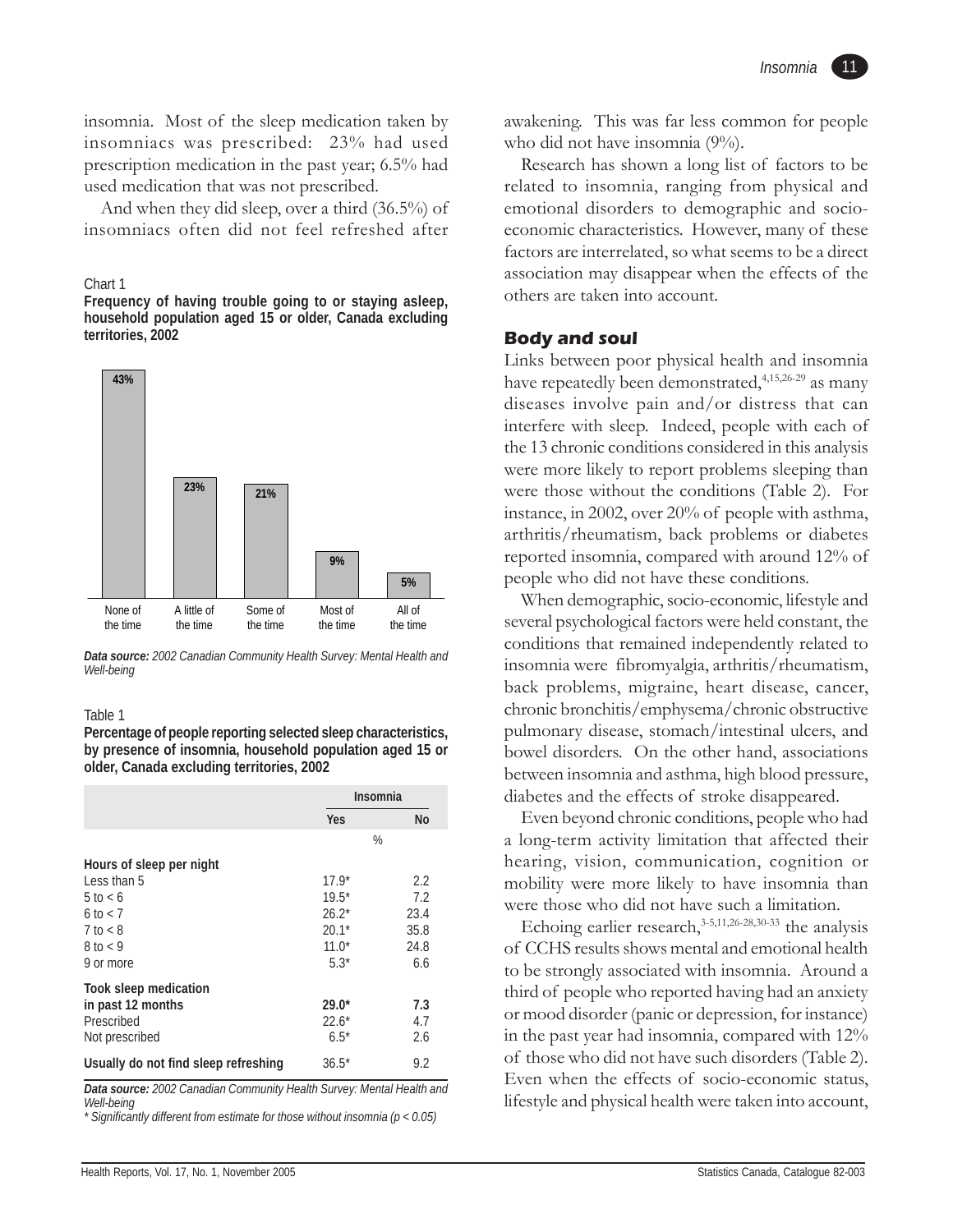

#### Table 2

**Prevalence of and adjusted odds ratios for insomnia, by selected characteristics, household population aged 15 or older, Canada excluding territories, 2002**

|                                                                | $\%$               | Adjusted<br>odds<br>ratio | 95%<br>confidence<br>interval |                                                        | $\%$               | Adjusted<br>odds<br>ratio | 95%<br>confidence<br>interval |
|----------------------------------------------------------------|--------------------|---------------------------|-------------------------------|--------------------------------------------------------|--------------------|---------------------------|-------------------------------|
| Total                                                          | 13.4               | $\cdots$                  | $\cdots$                      | Work stress <sup>#</sup>                               |                    |                           |                               |
| <b>Chronic conditions</b>                                      |                    |                           |                               | None/A little <sup>†</sup>                             | 9.8                | 1.0                       | $\cdots$                      |
| Asthma                                                         |                    |                           |                               | A bit<br>Quite at bit/Extreme                          | 9.0<br>$16.6*$     | $0.8^{\star}$<br>1.1      | 0.7, 0.9<br>0.9, 1.3          |
| Yes                                                            | $21.1*$            | 1.2                       | 1.0, 1.4                      | Shift work <sup>1</sup>                                |                    |                           |                               |
| No <sup>†</sup><br>Fibromyalgia                                | 12.7               | 1.0                       | $\ldots$                      | Yes                                                    | $13.0*$            | $1.3*$                    | 1.1, 1.4                      |
| Yes                                                            | $42.3*$            | $1.9*$                    | 1.4, 2.5                      | No                                                     | 10.9               | 1.0                       | $\ldots$                      |
| No <sup>†</sup><br>Arthritis/Rheumatism                        | 13.0               | 1.0                       | $\ldots$                      | At least weekly                                        |                    |                           |                               |
| Yes                                                            | $23.9*$            | $1.3*$                    | 1.1, 1.4                      | Heavy drinking<br>Yes                                  | $16.2*$            | $1.5*$                    | 1.2, 1.8                      |
| No <sup>†</sup>                                                | 11.1               | 1.0                       | $\ldots$                      | N <sub>0</sub>                                         | 13.2               | 1.0                       | $\ldots$                      |
| Back problems<br>Yes                                           | $22.6*$            | $1.4*$                    | 1.2, 1.5                      | Illicit drug use                                       | $18.4*$            |                           |                               |
| No <sup>†</sup>                                                | 11.0               | 1.0                       | $\ldots$                      | Yes, cannabis only<br>Yes, other illicit drugs         |                    | $1.5*$                    | 1.1, 1.9                      |
| High blood pressure<br>Yes                                     | $18.9*$            | 1.0                       | 0.9, 1.1                      | (with or without cannabis)                             | 15.9               | 1.1                       | 0.7, 1.7                      |
| No <sup>†</sup>                                                | 12.4               | 1.0                       | $\ldots$                      | No <sup>†</sup>                                        | 13.2               | 1.0                       | $\ldots$                      |
| Migraine                                                       |                    |                           |                               | Body mass index<br>Underweight                         | 12.9               | 0.9                       | 0.7, 1.2                      |
| Yes<br>No <sup>†</sup>                                         | $25.6*$<br>11.9    | $1.6*$<br>1.0             | 1.4, 1.8<br>$\ldots$          | Normal weight <sup>+</sup>                             | 12.1               | 1.0                       | $\ldots$                      |
| <b>Diabetes</b>                                                |                    |                           |                               | Overweight                                             | 13.1               | 1.0                       | 0.9, 1.1                      |
| Yes<br>No <sup>†</sup>                                         | $22.4*$<br>12.9    | 1.1<br>1.0                | 0.9, 1.4                      | Obese class I<br>Obese class II/III                    | $16.7*$<br>$22.4*$ | 1.1<br>$1.4*$             | 1.0, 1.3<br>1.1, 1.7          |
| Heart disease                                                  |                    |                           | $\ldots$                      | Leisure-time physical activity level                   |                    |                           |                               |
| Yes                                                            | $26.4*$            | $1.4*$                    | 1.2, 1.6                      | High                                                   | $12.0*$            | 1.0                       | 0.9, 1.1                      |
| No <sup>†</sup><br>Cancer                                      | 12.6               | 1.0                       | $\ldots$                      | Moderate<br>Low                                        | $11.8*$<br>$13.8*$ | $0.9*$<br>1.0             | 0.8, 1.0<br>0.9, 1.1          |
| Yes                                                            | $23.3*$            | $1.4*$                    | 1.1, 1.7                      | Sedentary <sup>t</sup>                                 | 15.6               | 1.0                       | $\cdots$                      |
| No <sup>†</sup><br>Stomach/Intestinal ulcers                   | 13.2               | 1.0                       | $\ldots$                      | Sex                                                    |                    |                           |                               |
| Yes                                                            | $27.9*$            | $1.3*$                    | 1.1, 1.6                      | $M$ en <sup>t</sup>                                    | 11.6               | 1.0                       | $\cdots$                      |
| No <sup>†</sup>                                                | 12.8               | 1.0                       | $\ldots$                      | Women                                                  | $15.1*$            | $1.1*$                    | 1.0, 1.2                      |
| Effects of stroke<br>Yes                                       | $28.6*$            | 1.1                       | 0.8, 1.5                      | Age group<br>$15 - 24$ <sup>t</sup>                    | 10.0               | 1.0                       | $\cdots$                      |
| No <sup>†</sup>                                                | 13.2               | 1.0                       | $\ldots$                      | 25-34                                                  | 9.7                | 1.0                       | 0.8, 1.2                      |
| <b>Bowel disorders</b><br>Yes                                  | $27.8*$            | $1.4*$                    | 1.2, 1.7                      | 35-44<br>45-54                                         | $12.6*$<br>$15.9*$ | 1.2<br>$1.4*$             | 0.9, 1.4<br>1.2, 1.8          |
| No <sup>†</sup>                                                | 13.0               | 1.0                       | $\cdots$                      | 55-64                                                  | $15.7*$            | $1.3*$                    | 1.0, 1.6                      |
| Chronic bronchitis/Emphysema/<br>Chronic obstructive pulmonary |                    |                           |                               | 65-74<br>$75+$                                         | $15.6*$<br>$19.7*$ | 1.2<br>1.2                | 0.9, 1.5<br>0.9, 1.5          |
| disease<br>Yes                                                 | $29.4*$            | $1.2*$                    | 1.0, 1.5                      | <b>Marital status</b>                                  |                    |                           |                               |
| No <sup>†</sup>                                                | 12.7               | 1.0                       | $\ldots$                      | Married <sup>t</sup><br>Widowed                        | 12.9<br>$21.8*$    | 1.0<br>$1.2*$             | $\cdots$<br>1.0, 1.4          |
| <b>Activity limitation</b>                                     |                    |                           |                               | Separated/Divorced                                     | $18.9*$            | 1.1                       | 0.9, 1.3                      |
| Never <sup>1</sup>                                             | 9.3                | 1.0                       | $\ldots$                      | Single                                                 | $11.1*$            | 1.0                       | 0.8, 1.1                      |
| Sometimes<br>Often                                             | $18.5*$<br>$29.9*$ | $1.5*$<br>$2.1*$          | 1.3, 1.7<br>1.8, 2.4          | Education                                              |                    |                           |                               |
| Anxiety disorder (past year)                                   |                    |                           |                               | Less than secondary graduation<br>Secondary graduation | $17.3*$<br>$13.7*$ | $1.4*$<br>$1.2*$          | 1.2, 1.6<br>1.1, 1.4          |
| Yes                                                            | $31.0*$            | $1.5*$                    | 1.3, 1.8                      | Some postsecondary                                     | 12.1               | 1.0                       | 0.9, 1.2                      |
| No <sup>†</sup>                                                | 12.2               | 1.0                       | $\ldots$                      | Postsecondary graduation <sup>+</sup>                  | 11.3               | 1.0                       | $\ldots$                      |
| Mood disorder (past year)                                      |                    |                           |                               | Household income                                       | $19.9*$            |                           | 0.9, 1.3                      |
| Yes<br>No <sup>†</sup>                                         | $36.5*$<br>12.0    | $2.1*$<br>1.0             | 1.8, 2.5<br>$\cdots$          | Lowest<br>Lower-middle                                 | $15.5*$            | 1.1<br>1.1                | 0.9, 1.2                      |
| Life stress                                                    |                    |                           |                               | Upper-middle                                           | $12.3*$            | 1.0                       | 0.9, 1.1                      |
| None/A little <sup>t</sup>                                     | 9.2                | 1.0                       | $\cdots$                      | Highest <sup>t</sup>                                   | 11.0               | 1.0                       | $\cdots$                      |
| A bit<br>Quite at bit/Extreme                                  | $11.5*$<br>$23.2*$ | $1.4*$<br>$2.3*$          | 1.2, 1.6<br>2.0, 2.7          |                                                        |                    |                           |                               |

*Data source: 2002 Canadian Community Health Survey: Mental Health and Well-being*

*Notes: A "missing" category for household income, body mass index and anxiety disorder was included in the model to maximize sample size, but the odds ratios are not shown. A "not applicable" category for shift work and work stress was included in the model, but the odds ratios are not shown.*

*† Reference category*

*‡ Respondents aged 15 to 75 who were currently working or who had worked at job or business in past 12 months*

*\* Significantly different from estimate for reference category (p < 0.05)*

*... Not applicable*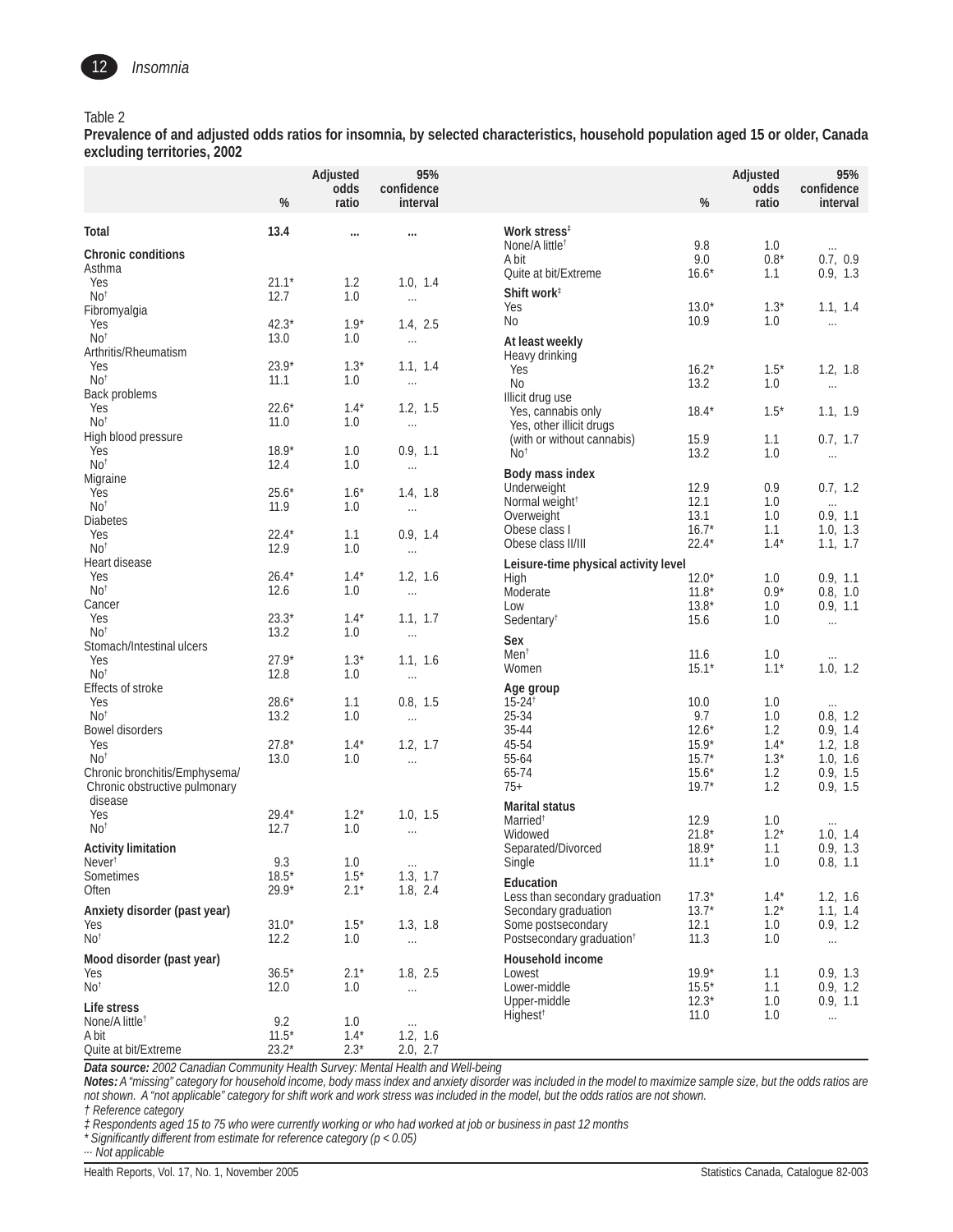the odds that people with anxiety or mood disorders would have difficulty sleeping were significantly high.

#### Chart 2

**Percentage of people reporting insomnia, by stress level, household population aged 15 or older, Canada excluding territories, 2002**



*Data source: 2002 Canadian Community Health Survey: Mental Health and Well-being*

*‡ Respondents aged 15 to 75 who were currently working or who had worked at job or business in past 12 months*

*\*Significantly different from estimate for reference category (p < 0.05)*

#### Table 3

**Percentage of people reporting insomnia, by main source of stress, household population aged 15 or older, Canada excluding territories, 2002**

| Main source of stress                                                                                                                                                                                                                                                                                                                                                                                               | $\%$                                                                                                                                       |
|---------------------------------------------------------------------------------------------------------------------------------------------------------------------------------------------------------------------------------------------------------------------------------------------------------------------------------------------------------------------------------------------------------------------|--------------------------------------------------------------------------------------------------------------------------------------------|
| Overall prevalence of insomnia                                                                                                                                                                                                                                                                                                                                                                                      | 13.4                                                                                                                                       |
| Own physical health problem<br>Death of loved one<br>Own emotional/mental health problem<br>Personal and family's safety<br>Other personal/family responsibilities<br>Personal relationships<br>Caring for others<br>Employment status (unemployment)<br><b>Financial situation</b><br>Health of family members<br>Other<br>Caring for own children<br>Own work situation<br>Time pressures/Not enough time<br>None | $31.2*$<br>$24.6*$<br>$74.0*$<br>16.6<br>$16.4*$<br>$15.8*$<br>15.6<br>14.6<br>14.5<br>14.4<br>14.2<br>12.1<br>$11.9*$<br>$8.1*$<br>$8.0*$ |
| School                                                                                                                                                                                                                                                                                                                                                                                                              | $7.5*$                                                                                                                                     |

*Data source: 2002 Canadian Community Health Survey: Mental Health and Well-being*

*\* Significantly different from overall insomnia rate (p < 0.05)*

*E Coefficient of variation 16.6% to 33.3% (interpret with caution)*

# **Life stress**

Close to a quarter (23%) of people who described most of their days as being either "quite a bit" or "extremely" stressful reported insomnia; this was more than twice the percentage for people who reported little or no life stress. Even among those whose days were "a bit" stressful, the prevalence of insomnia was elevated (Chart 2). Consistent with earlier research,<sup>28,34</sup> these differences persisted when physical and emotional/mental health, along with demographic, socio-economic and lifestyle factors, were taken into account (Table 2).

The type of stress, not simply the presence of stress, also made a difference. People whose main source of stress was a physical health problem, the death of a loved one, an emotional/mental health problem, personal/family responsibilities or a personal relationship had high rates of insomnia, compared with the overall rate (Table 3).

#### **Work stress**

At first glance, work stress also seems to be associated with insomnia: 17% of employed people aged 15 to 75 who said that most days at work were "quite a bit" or "extremely" stressful reported insomnia, compared with fewer than 10% with no or little work stress (Chart 2). However, when the effects of all the other variables were taken into account, these relationships did not hold. In fact, people reporting "a bit" of work stress actually had low odds of insomnia, compared with those with little or no work stress (Table 2).

While work stress was not associated with insomnia, an individual's work schedule was.<sup>35,36</sup> Employed people who had a non-regular shift were more likely to report insomnia than were those who worked during the day. Even when the other factors were held constant, the odds that shift workers would report insomnia were high, compared with other workers (Table 2).

#### **Alcohol and drugs**

Alcohol, which is a sedating agent, can aid the onset of sleep. However, it can also lead to increased arousal later in the sleep cycle, and with continued

*<sup>†</sup> Reference category*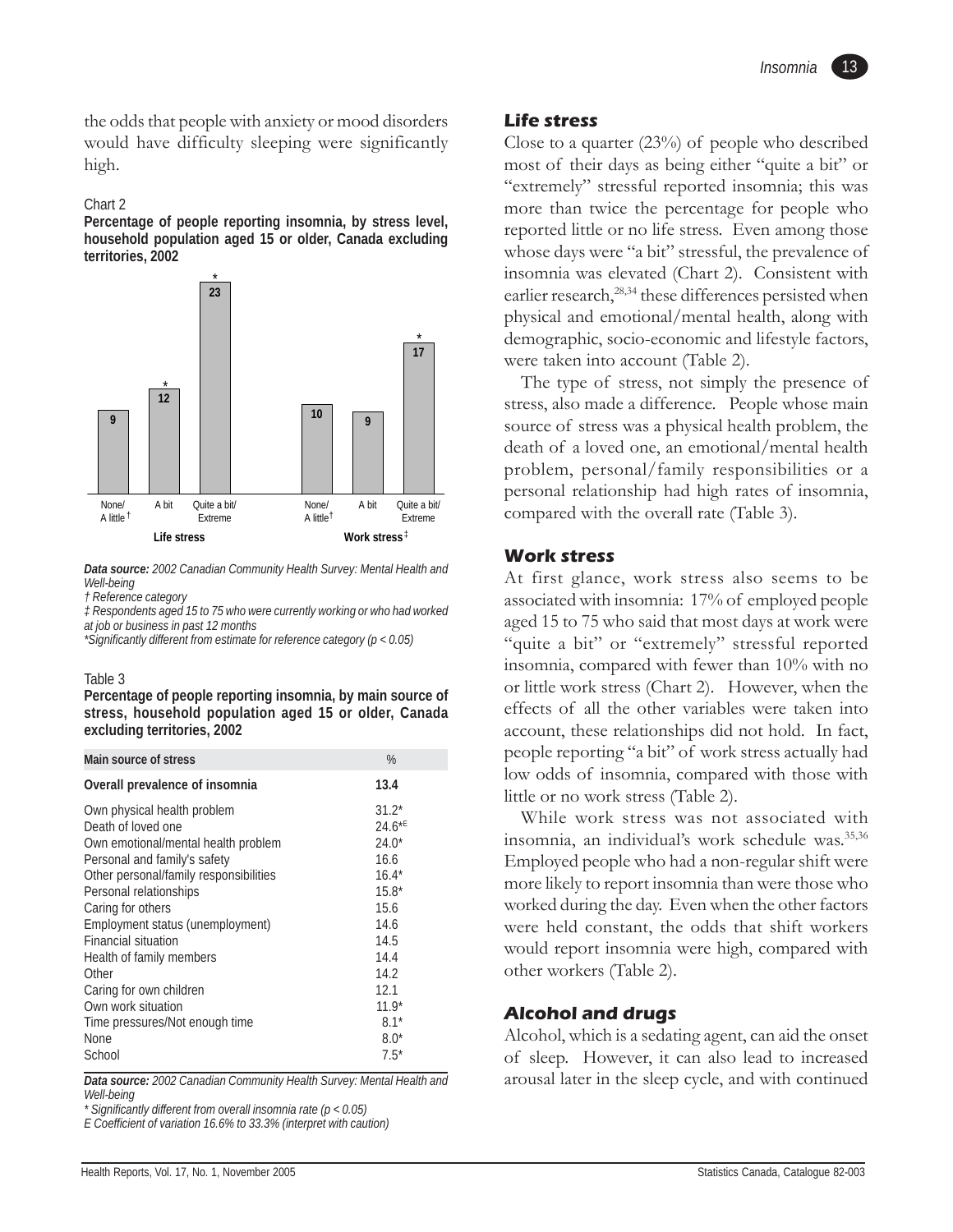# **Definitions**

*Insomnia* was determined in the Canadian Community Health Survey (CCHS) by the question, "How often do you have trouble going to sleep or staying asleep?" Five response categories were read to the respondent: none of the time; a little of the time; some of the time; most of the time; all of the time. Respondents who answered either "most of the time" or "all of the time" were considered to have insomnia.

To calculate *usual hours of sleep per night*, respondents were asked, "How long do you usually spend sleeping each night?" Interviewers were instructed not to include time spent resting. Twelve one-hour response categories from "less than 2 hours" to "12 hours or more" were available for interviewers to record respondents' answers. To calculate average hours of sleep, each response category was assigned the midpoint value. For example, respondents who answered "6 to less than 7 hours" were given a value of 6.5 hours. Those who answered "less than 2 hours" were given a value of 1.5, and respondents who answered "12 or more hours" were given a value of 12.5 hours.

Use of *sleep medication* was measured by asking, "In the past 12 months, did you take any medication to help you sleep (such as Imovane, Nytol or Starnoc)?" Follow-up questions asked if the medication was taken under the supervision of a health professional and who prescribed the medication.

Respondents were considered to find *sleep not refreshing* if they answered "none of the time" or "a little of the time" to the question, "How often do you find your sleep refreshing?"

To measure *chronic conditions*, individuals were asked about conditions that had lasted or were expected to last six months or longer and that had been diagnosed by a health professional. Interviewers read a list of conditions. Those used in this analysis are: asthma; fibromyalgia; arthritis or rheumatism; back problems; high blood pressure; migraine; diabetes; heart disease; cancer; stomach or intestinal ulcers; effects of stroke; bowel disorder; chronic bronchitis, emphysema or chronic obstructive pulmonary disease.

To determine *activity limitation*, interviewers asked: "Do you have any difficulty hearing, seeing, communicating, walking, climbing stairs, bending, learning or doing any similar activities?" and "Does a longterm physical condition or mental condition or health problem reduce the amount or the kind of activity you can do: at home, at work, or at school or other activities (e.g., transportation or leisure)?"

*Anxiety disorder* in the past year consisted of at least one of the following: panic disorder, social anxiety disorder, or agoraphobia. *Mood disorder* in the past year consisted of either a major depressive episode and/or mania (bipolar 1). For a complete list of questions and algorithms used by the CCHS to measure these disorders, based on the *Diagnostic and Statistical Manual of Mental Disorders, Fourth Edition (DSM-IV)*, 18 see the Annex in the 2004 annual *Health Reports* supplement. Questions and a general description are available at the following URL: http://www.statcan.ca/english/freepub/82-617-XIE/ index.htm.

*Life stress* was determined by asking, "Thinking about the amount of stress in your life, would you say that most days are: not at all stressful, not very stressful, a bit stressful, quite a bit stressful, extremely stressful?" For this analysis, "not at all stressful" and "not very stressful" were combined, and "quite a bit stressful" and "extremely stressful" were combined.

*Main source of stress* was determined by asking, "Thinking about stress in your day-to-day life, what would you say is the most important thing contributing to feelings of stress you may have?" Interviewers could choose from 16 categories to record the response.

*Work stress* was determined by asking respondents aged 15 to 75 who were working or who had worked at a job or business during the previous year about their main job: "Would you say that most days at work were: not at all stressful, not very stressful, a bit stressful, quite a bit stressful, or extremely stressful?" For this analysis, "not at all stressful" and "not very stressful" were combined, as were "quite a bit stressful" and "extremely stressful."

*Shift work* was determined by asking respondents aged 15 to 75 who were working or who had worked at a job or business during the previous year: "Which of the following best describes the hours you usually work(ed) at this job?" Eight responses were possible: regular daytime schedule or shift; regular evening shift; regular night shift; rotating shift; split shift; on call; irregular schedule; or other. Shift work was defined as anything but a regular daytime schedule.

Respondents were asked if they had had a drink of beer, wine, liquor or any other alcoholic beverage in the past year. They were told that a "drink" meant one bottle or can of beer or glass of draft, one glass of wine or wine cooler, or one drink or cocktail with 1 1/2 ounces of liquor. *Heavy drinking* was determined by asking respondents how often in the past 12 months they had had 5 or more drinks on one occasion. Those who answered at least weekly were considered to be *frequent heavy drinkers*.

Respondents were asked if they had used an *illicit drug* in the past 12 months. Those who said "yes" were asked how often: less than once a month, 1 to 3 times a month, once a week, more than once a week, or every day. This question was asked for each of the following drugs: marijuana, cannabis or hashish; cocaine or crack; speed (amphetamines); ecstasy (MDMA) or similar drugs; hallucinogens, PCP or LSD (acid); glue, gasoline or other solvents (sniffing); and heroin. Respondents were assigned a frequency for the drug they used most often. Therefore, someone who used cannabis (but no other illicit drugs) once a week was assigned a frequency of at least weekly cannabis only use. Someone who used cannabis once a week and cocaine 1 to 3 times a month was assigned a frequency of at least weekly use of other illicit drugs (with or without cannabis).

Weight was defined in terms of *body mass index* (BMI), which was calculated by dividing weight in kilograms by the square of height in metres. BMI was grouped into five categories: underweight (less than 18.5), normal weight ( 18.5 to 24.9), overweight (25.0 to 29.9), obese class I (30.0 to 34.9), and obese class II/III (35.0 or more).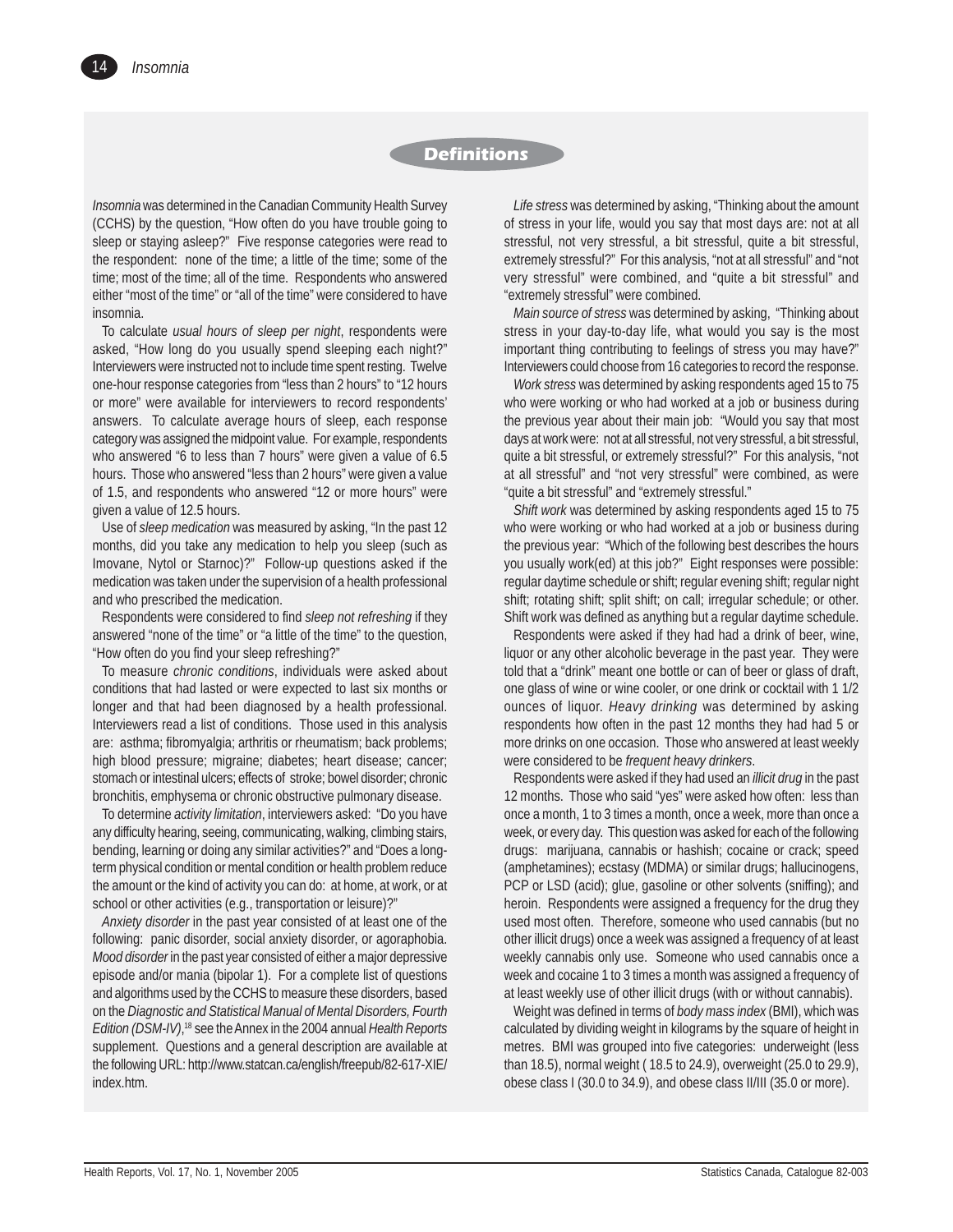# **Definitions - concluded**

To derive *leisure-time physical activity level*, respondents' energy expenditure (EE) was estimated for each activity they engaged in during leisure time. This was calculated by multiplying the number of times a respondent engaged in an activity over a 12-month period by the average duration in hours and by the energy cost of the activity (kilocalories expended per kilogram of body weight per hour of activity). To calculate average daily EE for the activity, the estimate was divided by 365. This calculation was repeated for all leisuretime activities reported, and the resulting estimates were summed to provide an aggregate average daily EE. The frequency (or regularity) of physical activity was based on the number of times in the previous three months that respondents had participated in a physical activity that lasted more than 15 minutes: regular (12 or more times per month) or irregular (11 or fewer times per month). The following *physical activity categories* were defined:

- High high (3 or more kcal/kg/day) energy expenditure during regular physical activity
- Moderate medium (1.5 to 2.9 kcal/kg/day) energy expenditure during regular physical activity
- Light low (less than 1.5 kcal/kg/day) energy expenditure during regular physical activity
- Sedentary irregular physical activity regardless of energy expenditure

Seven *age groups* were used: 15 to 24, 25 to 34, 35 to 44, 45 to 54, 55 to 64, 65 to 74, and 75 or older.

Four categories were used for *marital status*: married or living common-law; widowed; divorced or separated; and never married.

Respondents were grouped into four *education* categories based on the highest level attained: less than secondary graduation, secondary graduation, some postsecondary, and postsecondary graduation.

*Household income* was based on the number of people in the household and total household income from all sources in the 12 months before the interview.

| <b>Household income</b><br>group | People in<br>household        | <b>Total household</b><br>income                                     |
|----------------------------------|-------------------------------|----------------------------------------------------------------------|
| Lowest                           | 1 or 2<br>3 or 4<br>5 or more | Less than \$15,000<br>Less than \$20,000<br>Less than \$30,000       |
| Lower-middle                     | 1 or 2<br>3 or 4<br>5 or more | \$15,000 to \$29,999<br>\$20,000 to \$39,999<br>\$30,000 to \$59,999 |
| Upper-middle                     | 1 or 2<br>3 or 4<br>5 or more | \$30,000 to \$59,999<br>\$40,000 to \$79,999<br>\$60,000 to \$79,999 |
| Highest                          | 1 or 2<br>3 or more           | \$60,000 or more<br>\$80,000 or more                                 |

Respondents' ability to handle *day-to-day demands* was determined by the question, "In general, how would you rate your ability to handle day-to-day demands in your life, for example, handling work, family and volunteer responsibilities? Would you say your ability is: excellent, very good, good, fair, poor?"

Respondents were also asked about *unexpected and difficult problems*: "In general, how would you rate your ability to handle unexpected and difficult problems, for example, a family or personal crisis? Would you say your ability is: excellent, very good, good, fair, poor?"

Respondents aged 25 to 54 were classified as *not currently employed* if they did not work in the week before the interview and did not have a job or business from which they were absent.

*Two-week disability* was measured in terms of bed-days and "cutdown" days over the previous two weeks. Respondents were asked about days they stayed in bed because of illness or injury (including nights in hospital) and about days they cut down normal activities because of illness or injury.

*Dissatisfaction with life* was based on the question, "How satisfied are you with your life in general: very satisfied, satisfied, neither satisfied nor dissatisfied, dissatisfied, very dissatisfied?" The last two categories were used to classify respondents as being dissatisfied with life.

use, its benefit as a sleep aid is reduced.<sup>37</sup> According to the results of the CCHS, 16% of frequent heavy drinkers reported insomnia, compared with 13% of those who were not frequent heavy drinkers. This association persisted, even allowing for the effects of the other factors (Table 2). The association may result from prolonged and excessive self-medication of sleep problems with alcohol, or from chronic heavy alcohol consumption affecting the brain's regulation of sleep or being associated with comorbid physical and psychiatric conditions that can contribute to insomnia.38

About one in five (18%) people who used cannabis, but no other illicit drugs, at least once a week reported insomnia, significantly higher than the 13% reported by those who did not use illicit drugs or used them less frequently. When the other factors were taken into account, frequent cannabis users still had significantly high odds of reporting insomnia (Table 2).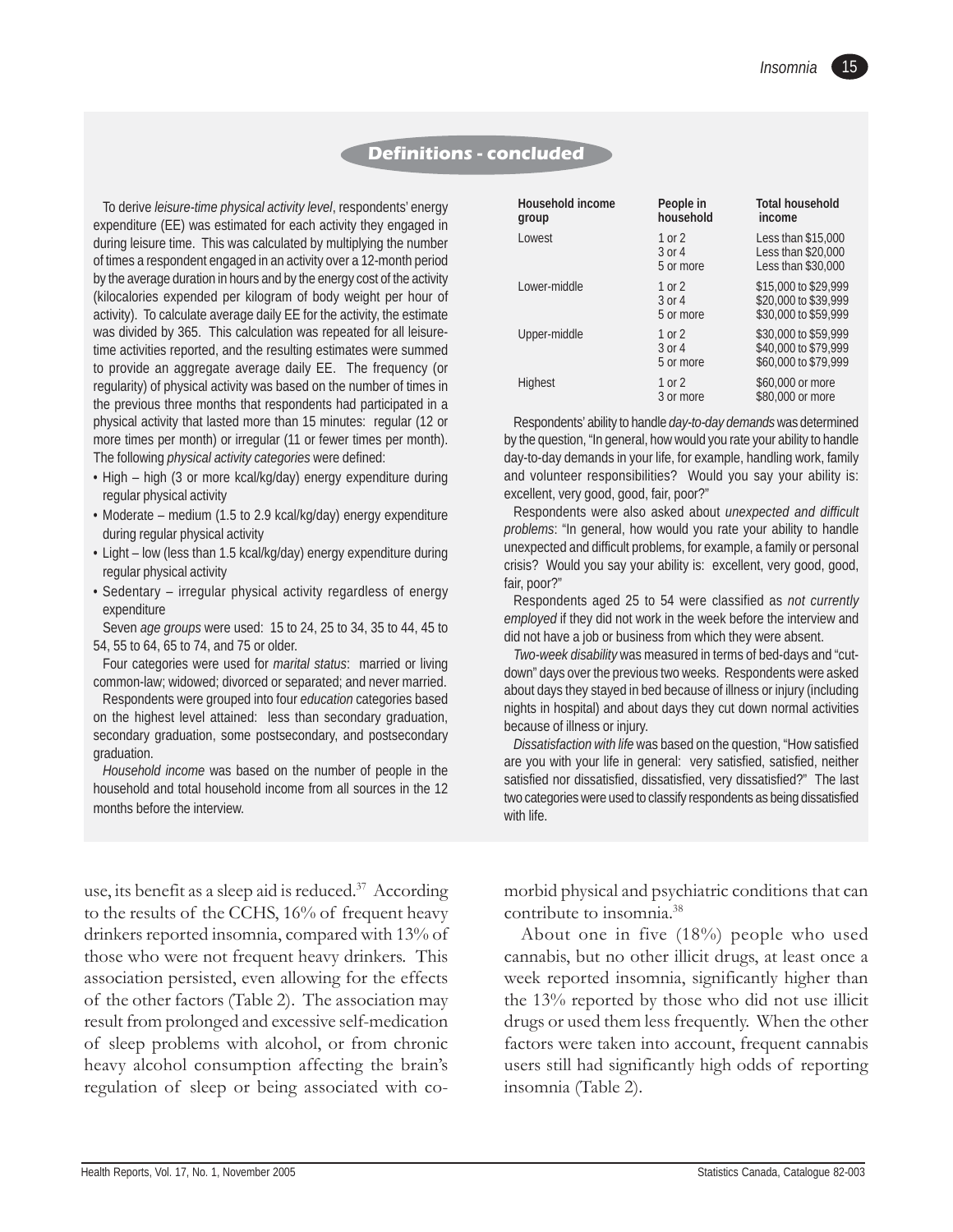

# **Obesity and physical activity**

High proportions of people who were obese suffered from insomnia. And the heavier they were, the more likely they were to have trouble sleeping.<sup>29</sup> According to the CCHS, 17% of people whose weight put them in obese class I and 22% who were in obese class II/III reported insomnia; this compared with 12% of people in the normal weight range (Chart 3). But when the effects of the other factors were controlled, only those in obese class II/III had high odds of insomnia (Table 2). This association might be a by-product of sleep apnea, which is related to obesity and is also a risk factor for insomnia,39,40 but was not measured in the CCHS (see *Limitations*).

Physical activity is generally thought to be beneficial to sleep by contributing to psychological well-being, muscle relaxation, thermal effects and energy conservation, although little epidemiological evidence supports this claim.32,41-43 Some studies have found exercise to be a modest and fragile protective factor,<sup>32-34,44,45</sup> or not to be associated with insomnia,28 depending on the definitions, age group and study design. CCHS results show that physically active people had a lower prevalence of insomnia than did sedentary individuals (Chart 3). But when

#### Chart 3

**Percentage of people reporting insomnia, by body mass index (BMI) and leisure-time physical activity level, household population aged 15 or older, Canada excluding territories, 2002**



*Data source: 2002 Canadian Community Health Survey: Mental Health and Well-being*

*† Reference category*

the effects of the other factors were taken into account, only people who were moderately active had low odds of insomnia, compared with sedentary individuals; neither high nor light physical activity was significantly associated with insomnia (Table 2).

# **Limitations**

Epidemiological research contains no standard definition of insomnia.<sup>5</sup> Therefore, while the prevalence reported in this analysis (13.4%) falls within a range of previously reported figures, $5$ comparisons with other findings should be cautious, because of differences in question wording, response categories and collection methods.

Important factors known to be associated with insomnia were not available in the Canadian Community Health Survey (CCHS): past history of insomnia, other sleep disorders such as sleep apnea, sleep hygiene habits, and nicotine and caffeine intake.<sup>5,15</sup> Because these variables could not be included in the multivariate models, CCHS results may overestimate associations between some factors and insomnia.

This analysis did not differentiate between acute, sub-acute and chronic states of insomnia. Primary, secondary and self-induced insomnia could not be disentangled, nor was it possible to distinguish between incident and prevalent cases. Therefore, important differences between these types of insomnia, which have been shown to have different risks and outcomes, could not be ascertained.4,8,46

CCHS results were based on self-reports; answers were not validated by an independent source. For example, self-reported weight and height are known to underestimate the prevalence of overweight and obesity.47-49

The measure of energy expenditure likely underestimated respondents' total physical activity because it did not account for activity at work or while doing household chores.

Because the analysis of CCHS data is cross-sectional, associations between variables can be examined at only one point in time. Neither causality nor the temporal ordering of events can be inferred. For instance, whether a chronic condition is a cause or a result of insomnia, or if both share a common pathology, is not clear.<sup>2</sup> As well, the literature suggests that the relationship between insomnia and emotional problems is bi-directional, and that there may be a common source.<sup>13,15,50</sup> And whether frequent heavy drinking and drug use led to insomnia or insomnia led to frequent heavy drinking and drug use could not be determined.

*<sup>\*</sup>Significantly different from estimate for reference category (p < 0.05)*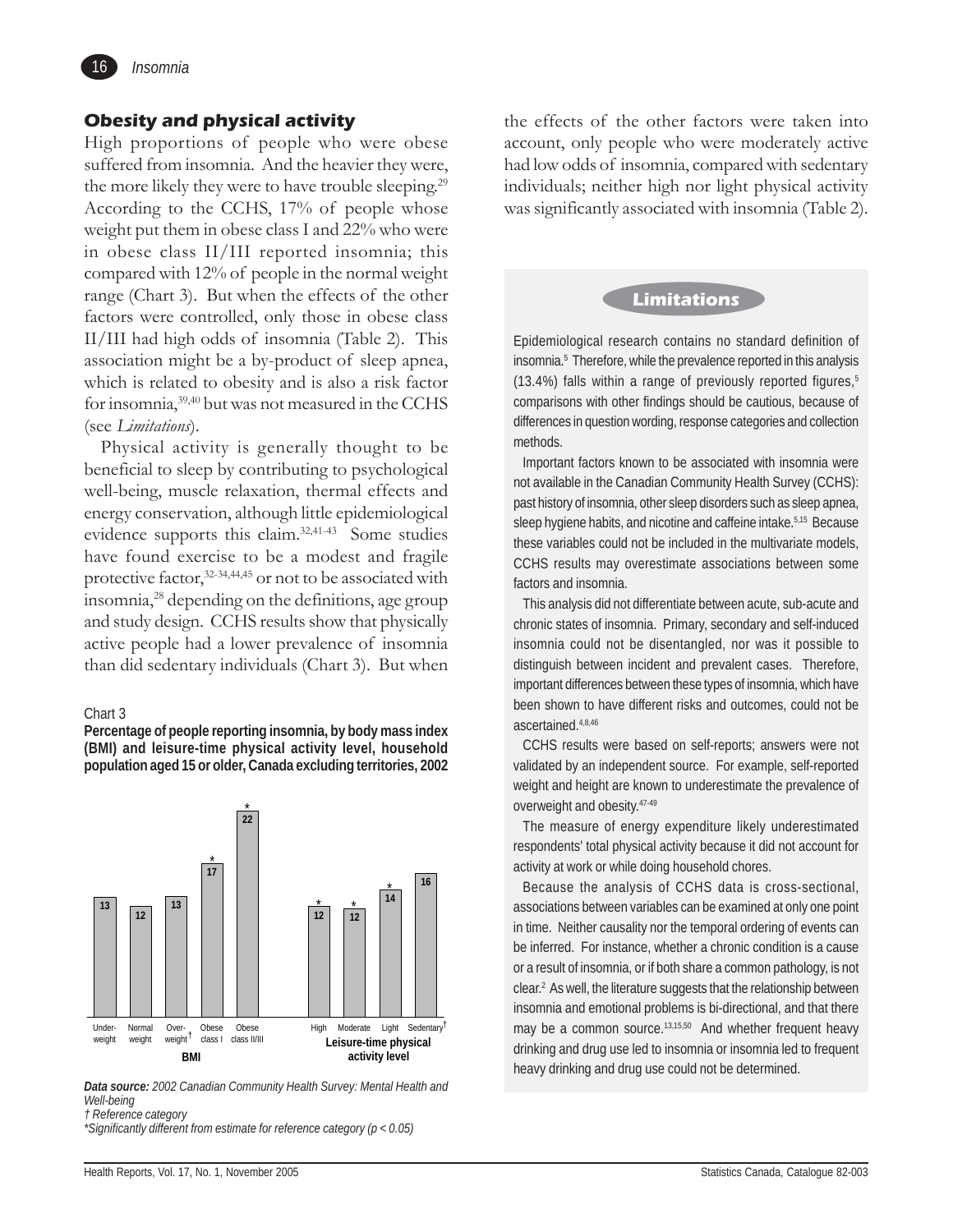# **A problem of middle age**

It is hardly surprising that painful physical conditions, mental and emotional problems, stress, and alcohol and drug use are related to insomnia. Even obesity and lack of physical activity might logically be associated with the inability to get a good night's sleep. But beyond these factors, a number of less obvious relationships exist.

The prevalence of insomnia rises with age, doubling from 10% at ages 15 to 24 to almost 20% at age 75 or older (Table 2). It has been suggested that, with age, circadian rhythms change and melatonin (a hormone involved in the sleep-wake cycle) declines.8,28,51 But old age is associated with chronic conditions, and once chronic conditions were taken into account, seniors no longer had high odds of insomnia (Table 2, Appendix Table B Model 5). This suggests that the elevated prevalence of insomnia among seniors is largely attributable to poorer health.

By contrast, even allowing for the effects of the other factors, middle-aged people (45 to 54 or 55 to 64) had significantly high odds of reporting insomnia, compared with 15- to 24-year-olds. Such results were unexpected, as in other research,<sup>15,28</sup> this association between age and insomnia disappeared when the influence of physical and mental health was controlled. However, one study did find the highest prevalence of insomnia among 55- to 64-year-olds.12 Furthermore, it is possible that variables not available in the CCHS are driving the association between insomnia and middle-age.

# **Women at risk**

Women were more likely than men to report insomnia: 15% versus 12% (Table 2). This discrepancy prevailed among all age groups except 35-to-44, among whom rates were similar (Chart 4).

The higher prevalence of insomnia among women may, in part, be due to hormonal changes related to menstruation, pregnancy and menopause.52,53 As well, in general, psychiatric illness tends to be more common among women than men.54 Yet even when physical and mental health were controlled for, the odds that women would

#### Chart 4

**Percentage of people reporting insomnia, by sex and age group, household population aged 15 or older, Canada excluding territories, 2002**



*Data source: 2002 Canadian Community Health Survey: Mental Health and Well-being \*Significantly different from estimate for men (p < 0.05)*

report insomnia were still slightly higher than men's (Table 2, Appendix Table B Model 6). This suggests that women's elevated insomnia rates are related, in part, to factors other than health, lifestyle and socioeconomic differences between men and women.

# **Marital status, education and income**

According to the 2002 CCHS, 22% of widowers and 19% of separated/divorced people had trouble sleeping, both percentages significantly above the figure for married people (13%). Among those who had never been married, the prevalence of insomnia was lower  $(11\%)$ , mirroring other research.<sup>12,55</sup> Since marital status and age are related, the high insomnia rates among widowers and divorced/separated individuals might be a result of differences that reflect age, not marital status. Indeed, when adjustments were made to control for chronic conditions, the associations between marital status and insomnia disappeared for every group except those who were widowed (Table 2, Appendix Table B Model 5). The persistence of the relationship between widowhood and insomnia may be tied to one of the forms of stress that was also a factor in insomnia: death of a loved one.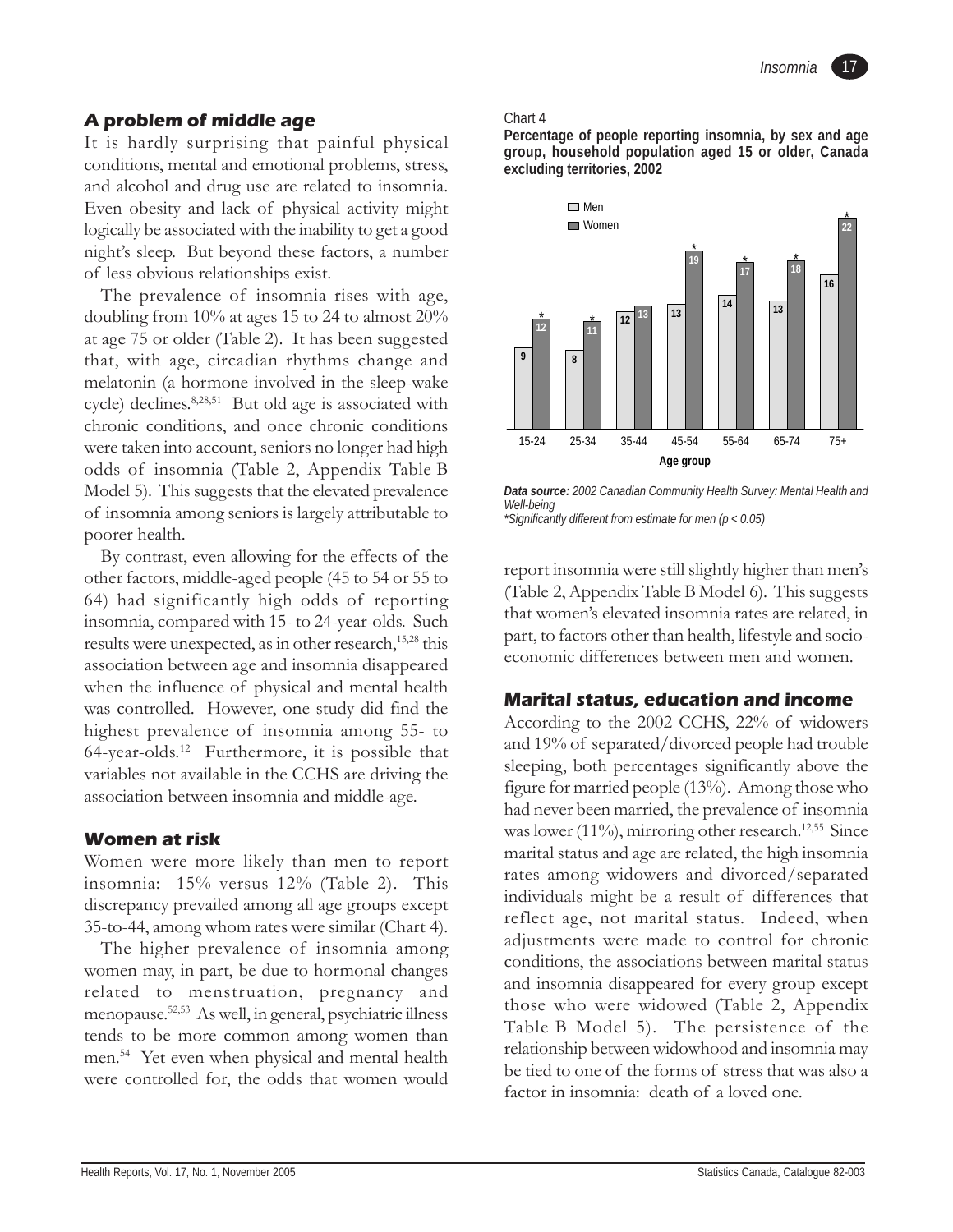

People with little formal education or lower income have been shown to have a higher prevalence of insomnia.28,55 CCHS results support these findings in that those whose education had not advanced beyond high school graduation and residents of low-income households were more likely to report insomnia than were postsecondary graduates or residents of high-income households. When the other factors were taken into account, people with secondary graduation or less still had high odds of reporting insomnia, but the association with household income was no longer statistically significant (Table 2, Appendix Table B Model 6).

# **Negative associations**

With cross-sectional data such as those from the CCHS, it is not possible to trace causal pathways between insomnia and particular outcomes. Nonetheless, a number of significant associations did emerge from the analysis.

Substantial numbers of insomniacs had trouble coping. While 12% rated their ability to handle dayto-day demands, such as work and family responsibilities, as fair or poor, the corresponding figure for people who did not have insomnia was 4% (Table 4). An even larger share of insomniacs— 17%—rated their ability to deal with unexpected and difficult problems, such as a family or personal crises, as fair or poor, compared with 8.5% of those who did not have insomnia.

#### Table 4

**Percentage of people reporting selected problems, by presence of insomnia, household population aged 15 or older, Canada excluding territories, 2002**

|                                     | <b>Insomnia</b> |      |
|-------------------------------------|-----------------|------|
|                                     | Yes             | No   |
|                                     | $\%$            |      |
| Fair/Poor ability to handle:        |                 |      |
| Day-to-day demands                  | $11.8*$         | 4.3  |
| Unexpected problems                 | $16.7*$         | 8.5  |
| Not currently employed <sup>†</sup> | $25.2*$         | 15.7 |
| Two-week disability                 | $23.8*$         | 11.7 |
| Dissatisfied with life              | $12.2*$         | 3.4  |

*Data source: 2002 Canadian Community Health Survey: Mental Health and Well-being*

*† Respondents aged 25 to 54*

*\* Significantly different from estimate for those without insomnia (p < 0.05)*

A quarter (25%) of insomniacs aged 25 to 54 were not employed; the figure was 16% for their contemporaries who did not have trouble sleeping. The large percentage of insomniacs who did not have a job may, to some extent, explain the previously noted lack of association between insomnia and work stress.

People with insomnia were also more likely to report having had days in the previous two weeks when they were confined to bed or had to cut back on their normal activities: 24% versus 12%.

And more globally, the percentage of insomniacs who reported that they were dissatisfied or very dissatisfied with their life (12%) was much higher than the figure for those who did not have insomnia  $(4\%)$ .

Of course, many factors besides insomnia are related to coping, employment, illness and general dissatisfaction with life. For instance, since people with insomnia are in poorer physical health than those without insomnia, their greater likelihood of reporting a disability day or not having a job may be a result of their health, not necessarily insomnia. Nonetheless, when chronic conditions and the other health, lifestyle and socio-economic variables were taken into account, those with insomnia still had significantly higher odds of reporting a disability day and not working (Appendix Table C). The other differences, too, persisted when the effects of the demographic, socioeconomic, lifestyle and physical and mental health factors were considered.

# **Concluding remarks**

In 2002, 13% of Canadian adults (more than three million individuals) met the criteria for insomnia; that is, they had difficulty going to sleep or staying asleep most or all of the time.

Physical and psychological problems can interfere with sleep. Painful conditions such as arthritis, migraine and fibromyalgia were associated with insomnia, as were anxiety and mood disorders and stressful life events. As well, alcohol and cannabis use were significant factors. Obesity, too, was related to having problems with sleep.

On the other hand, moderate physical activity and a bit of work stress were protective. The lack of a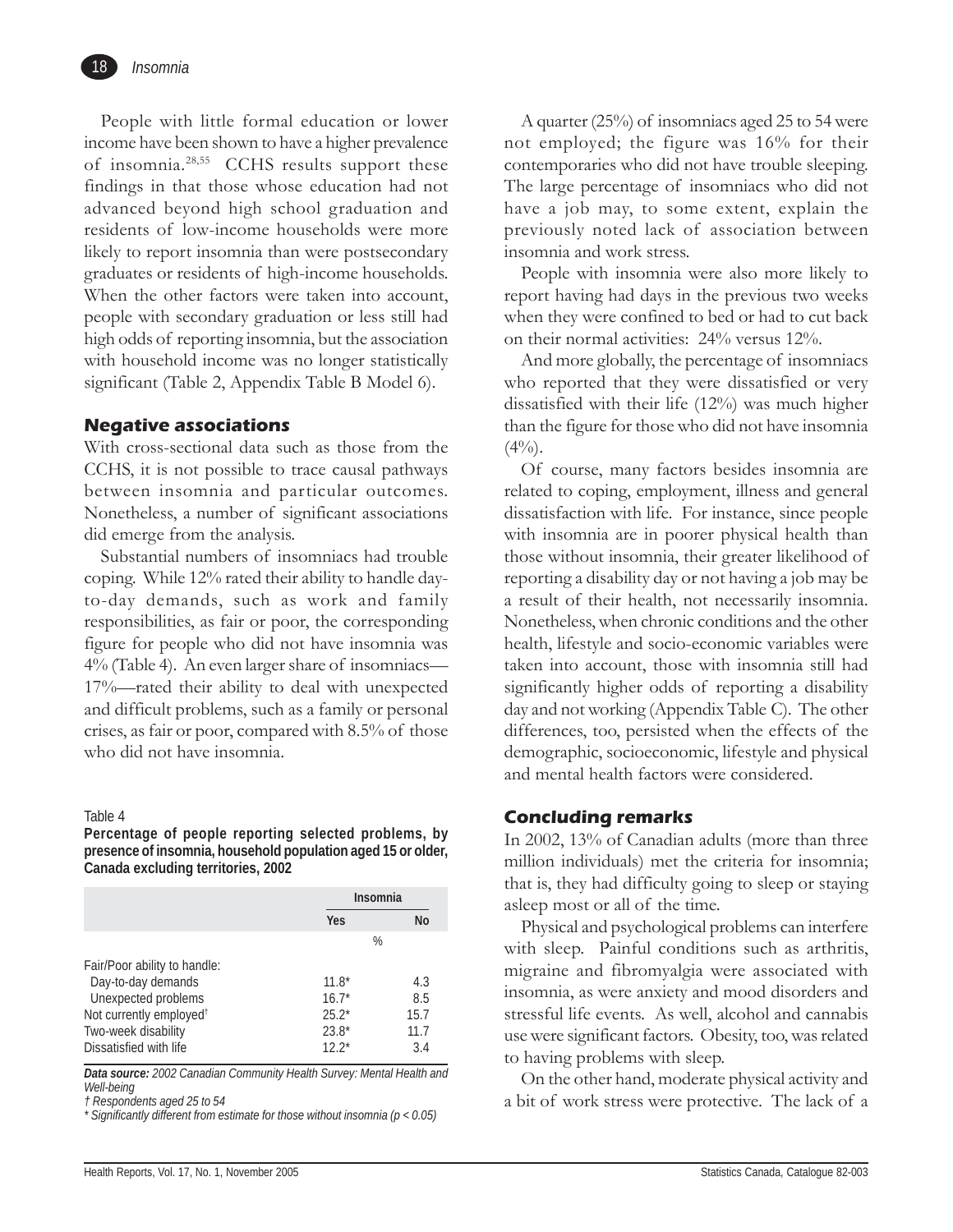positive association between work stress and insomnia may reflect the relatively large proportion of insomniacs who do not work.

Some less obvious factors were associated with insomnia. When physical and mental health status, lifestyle, and demographic and socio-economic variables were controlled for, being female, middleaged, widowed, and having a low education were significantly related to insomnia.

- **References** > •••••••••••
- 1 Montgomery P, Dennis J. A systematic review of nonpharmacological therapies for sleep problems in later life. *Sleep Medicine Reviews* 2004; 8(1): 47-62.
- 2 Billiard M, Bentley A. Is insomnia best categorized as a symptom or a disease? *Sleep Medicine* 2004; 5(Supplement 1): S35-40.
- 3 Walsh JK. Clinical and socioeconomic correlates of insomnia. *Journal of Clinical Psychiatry* 2004; 65(Supplement 8): 13-9.
- 4 Roth T, Roehrs T. Insomnia: epidemiology, characteristics, and consequences. *Clinical Cornerstone* 2003; 5(3): 5-15.
- 5 Ohayon MM. Epidemiology of insomnia: what we know and what we still need to learn. *Sleep Medicine Reviews* 2002; 6(2): 97-111.
- 6 Roth T, Ancoli-Israel S. Daytime consequences and correlates of insomnia in the United States: results of the 1991 national sleep foundation survey, II. *Sleep* 1999; 22(Supplement 2): S354-8.
- 7 Mendelson WB, Roth T, Cassella J, et al. The treatment of chronic insomnia: drug indications, chronic use and abuse liability. Summary of a 2001 new clinical drug evaluation unit meeting symposium. *Sleep Medicine Reviews* 2004; 8(1): 7-17.
- 8 Ayalon L, Liu L, Ancoli-Israel S. Diagnosing and treating sleep disorders in the older adult. *Medical Clinics of North America* 2004; 88(3): 737-50.
- 9 Pilcher JJ, Huffcutt AI. Effects of sleep deprivation on performance: a meta-analysis. *Sleep* 1996; 19(4): 318-26.
- 10 Martin SA, Aikens JE, Chervin RD. Toward costeffectiveness analysis in the diagnosis and treatment of insomnia. *Sleep Medicine Reviews* 2004; 8(1): 63-72.
- 11 Weissman MM, Greenwald S, Niño-Murcia G, et al. The morbidity of insomnia uncomplicated by psychiatric disorders. *General Hospital Psychiatry* 1997; 19(4): 245-50.
- 12 Hajak G, SINE Study Group. Study of Insomnia in Europe. Epidemiology of severe insomnia and its consequences in Germany*. European Archives of Psychiatry and Clinical Neuroscience* 2001; 251(2): 49-56.
- 13 Drake CL, Roehrs T, Roth T. Insomnia causes, consequences, and therapeutics: an overview. *Depression and Anxiety* 2003; 18(4): 163-76.

Even allowing for a series of physical, mental, lifestyle and socio-economic factors, insomnia was related to some adverse situations. Relatively large percentages of insomniacs had difficulty coping with day-to-day demands and unexpected problems. They were also more likely than other people to have had a recent disability day and to express overall dissatisfaction with life. As well, a significantly large proportion of people in the prime working age range who suffered from insomnia were not employed.  $\bullet$ 

- 14 Kuppermann M, Lubeck DP, Mazonson PD, et al. Sleep problems and their correlates in a working population. *Journal of General Medicine*. 1995; 10(1): 25-32.
- 15 Buysse DJ. Insomnia, depression and aging. Assessing sleep and mood interactions in older adults. *Geriatrics* 2004; 59(2): 47-51.
- 16 Béland Y, Dufour J, Gravel R. Sample design of the Canadian Mental Health Survey. *Proceedings of the Survey Methods Section*. Vancouver: Statistical Society of Canada, 2001: 93-8.
- 17 Statistics Canada. *Canadian Community Health Survey (CCHS): Mental Health and Well-being - Cycle 1.2*. Available at: http:// www.statcan.ca/english/concepts/health/cycle 1\_2/ index.htm. Accessed March 15, 2005.
- 18 American Psychiatric Association. *Diagnostic and Statistical Manual of Mental Disorders, Fourth Edition, Text Revision*. Washington, DC: American Psychiatric Association, 2000.
- 19 American Sleep Disorders Association. *International Classification of Sleep Disorders: Diagnostic and Coding Manual*. Rochester, MN: American Sleep Disorders Association, 1990.
- 20 World Health Organization. *International Statistical Classification of Diseases and Related Health Problems, Tenth Revision*. Geneva: World Health Organization, 1992.
- 21 Lichstein KL, Durrence HH, Taylor DJ, et al. Quantitative criteria for insomnia. *Bahaviour Research and Therapy* 2003; 41: 427-45.
- 22 Roth T, Drake C. Evolution of insomnia: current status and future direction. *Sleep Medicine* 2004; 5(Supplement 1): S23-30.
- 23 Rao JNK, Wu CFJ, Yue K. Some recent work on resampling methods for complex surveys. *Survey Methodology* (Statistics Canada, Catalogue 12-001) 1992; 18(2): 209-17.
- 24 Rust KF, Rao JNK. Variance estimation for complex surveys using replication techniques. *Statistical Methods in Medical Research* 1996; 5: 281-310.
- 25 Yeo D, Mantel H, Liu TP. Bootstrap variance estimation for the National Population Health Survey. *Proceedings of the Annual Meeting of the American Statistical Association: Survey Research Methods Section, August 1999.* Baltimore, Maryland: American Statistical Association, 1999.
- 26 Moffitt PF, Kalucy EC, Kalucy RS, et al. Sleep difficulties, pain and other correlates. *Journal of Internal Medicine* 1991;  $230(3)$ : 245-9.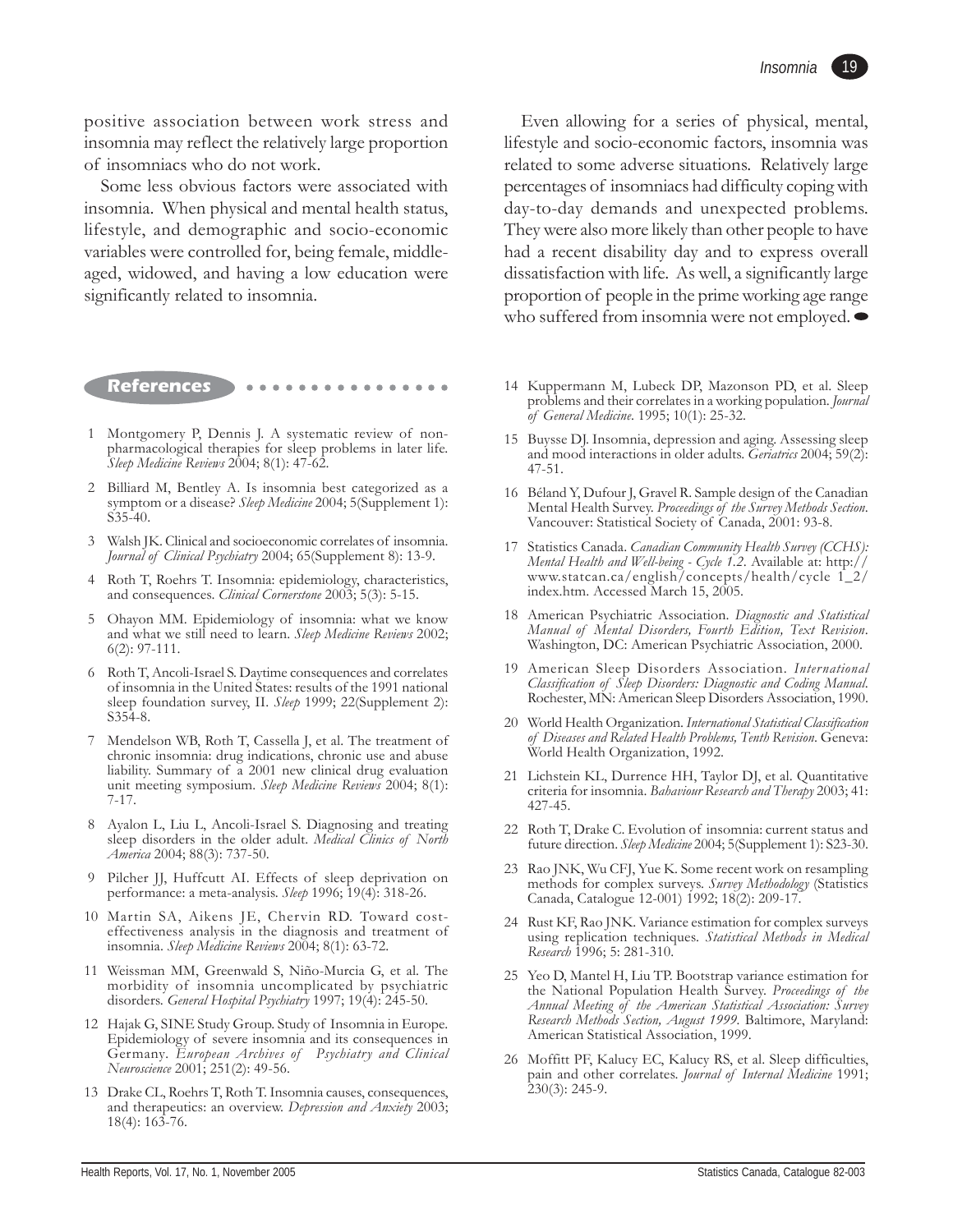

- *Insomnia*
- 27 Martikainen K, Partinen M, Hasan J, et al. The impact of somatic health problems on insomnia in middle age. *Sleep Medicine* 2003; 4(3): 201-6.
- 28 Sutton DA, Moldofsky H, Badley EM. Insomnia and health problems in Canadians. *Sleep* 2001; 24(6): 665-70.
- 29 Dodge R, Cline MG, Quan SF. The natural history of insomnia and its relationship to respiratory symptoms. *Archives of Internal Medicine* 1995; 155(16): 1797-800.
- 30 Ohayon MM, Roth T. Place of chronic insomnia in the course of depressive and anxiety disorders. *Journal of Psychiatric Research* 2003; 37(1): 9-15.
- 31 Johnson EO, Breslau N. Sleep problems and substance use in adolescence. *Drug and Alcohol Dependence* 2001; 64(1): 1-7.
- 32 Morgan K. Daytime activity and risk factors for late-life insomnia. *Journal of Sleep Research* 2003; 12(3): 231-8.
- 33 Kim K, Uchiyama M, Okawa M, et al. Lifestyles and sleep disorders among the Japanese adult population. *Psychiatry and Clinical Neurosciences* 1999; 53(2): 269-70.
- 34 Kim K, Uchiyama M, Okawa M, et al. An epidemiological study of insomnia among the Japanese general population. *Sleep* 2000; 23(1): 41-7.
- 35 Drake CL, Roehrs T, Richardson G, et al. Shift work sleep disorder: prevalence and consequence beyond that of symptomatic day workers. *Sleep* 2004; 27(8): 1453-62.
- 36 Shields M. Shift work and health. *Health Reports* (Statistics Canada, Catalogue 82-003) 2002; 13(4): 11-33.
- 37 Qureshi A, Lee-Chiong T Jr. Medications and their effects on sleep. *Medical Clinics of North America* 2004; 88(3): 751-66.
- 38 Brower KJ. Insomnia, alcoholism and relapse. *Sleep Medicine Reviews* 2003; 7(6): 523-39.
- 39 Chin K, Ohi M. Obesity and obstructive sleep apnea syndrome. *Internal Medicine* 1999; 38(2): 200-2.
- 40 Kripke DF, Garfinkel L, Wingard DL, et al. Mortality associated with sleep duration and insomnia. *Archives of General Psychiatry* 2002; 59(2): 131-6.
- 41 King AC, Oman RF, Brassington GS, et al. Moderateintensity exercise and self-rated quality of sleep in older adults. *The Journal of the American Medical Association* 1997;  $277(1): 32-7.$
- 42 Youngstedt SD, O'Connor PJ, Dishman RK. The effects of acute exercise on sleep: a quantitative synthesis. *Sleep* 1997; 20(3): 203-14.
- 43 Driver HS, Taylor SR. Exercise and sleep. *Sleep Medicine Reviews* 2000; 4(4): 387-402.
- 44 Sherrill DL, Kotchou K, Quan SF. Association of physical activity and human sleep disorders. *Archives of Internal Medicine* 1998; 158(17): 1894-8.
- 45 Habte-Gabr E, Wallace RB, Colsher PL, et al. Sleep patterns in rural elders: demographic, health, and psychobehavioral correlates. *Journal of Clinical Epidemiology* 1991; 44(1): 5-13.
- 46 Morgan K, Clarke D. Longitudinal trends in late-life insomnia: implications for prescribing. *Age and Ageing* 1997; 26(3): 179-84.
- 47 Booth ML, Hunter C, Gore CJ, et al. The relationship between body mass index and waist circumference: implications for estimates of the population prevalence of overweight. *International Journal of Obesity and Related Metabolic Disorders* 2000; 24(8): 1058-61.
- 48 Roberts RJ. Can self-reported data accurately describe the prevalence of overweight? *Public Health* 1995; 109(4): 275-84.
- 49 Rowland ML. Reporting bias in height and weight data. *Statistical Bulletin of the Metropolitan Insurance Company* 1989; 70(2): 2-11.
- 50 Riemann D, Voderholzer U. Primary insomnia: a risk factor to develop depression? *Journal of Affective Disorders* 2003; 76(1-3): 255-9.
- 51 Moller HJ, Barbera J, Kayumov L, et al. Psychiatric aspects of late-life insomnia. *Sleep Medicine Reviews* 2004; 8(1): 31-45.
- 52 Krystal AD. Insomnia in women. *Clinical Cornerstone* 2003; 5(3): 41-50.
- 53 Collop NA, Adkins D, Phillips BA. Gender differences in sleep and sleep-disordered breathing. *Clinics in Chest Medicine* 2004; 25(2): 257-68.
- 54 Statistics Canada. *The Daily* (Catalogue 11-001) September 3, 2003: 2-4.
- 55 Ohayon M. Epidemiological study on insomnia in the general population. *Sleep* 1996; 19(Supplement 3): S7-15.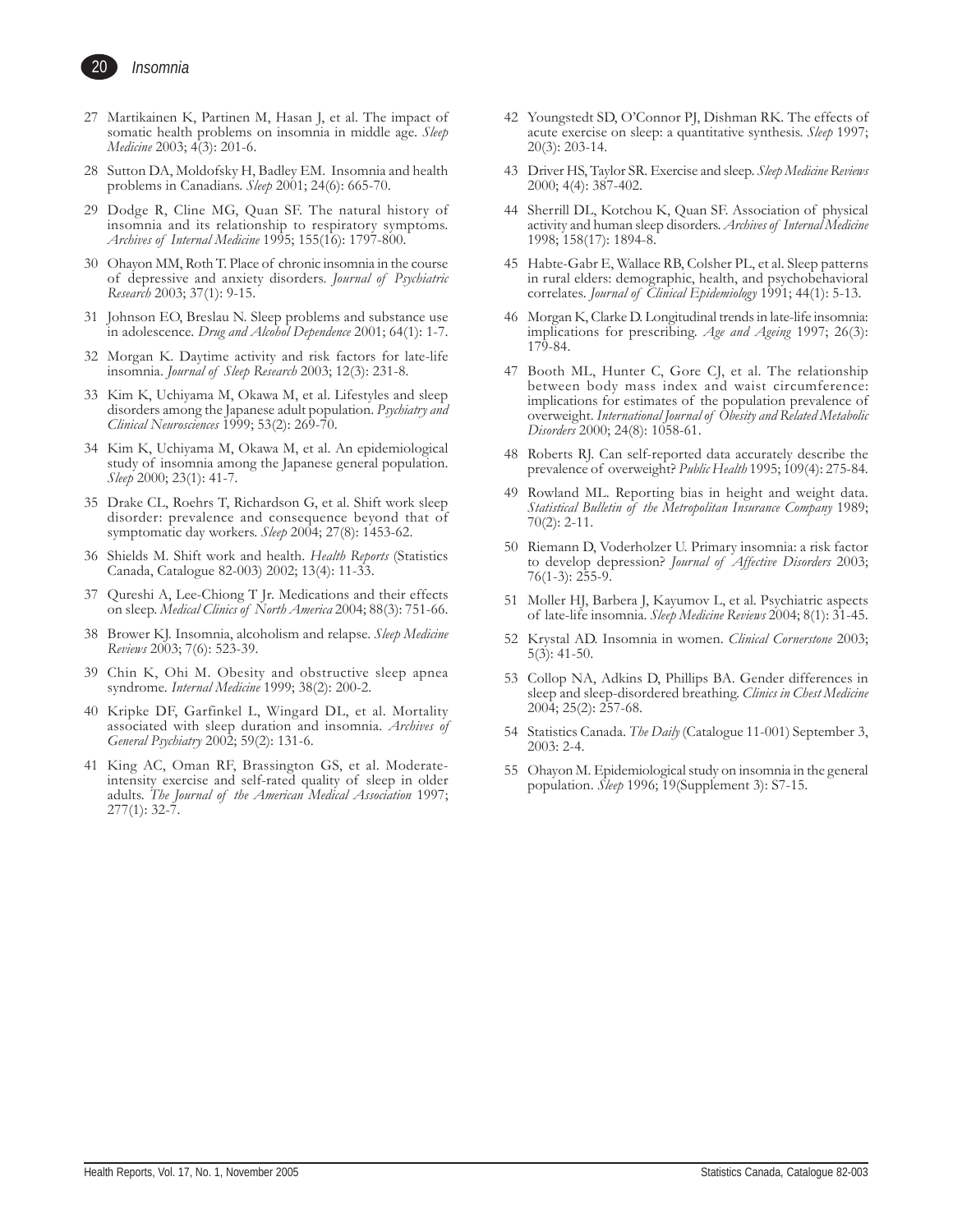# **Appendix**

Table A

**Distribution of selected characteristics, household population aged 15 or older, Canada excluding territories, 2002**

|                                                            | Sample<br>size   | <b>Estimated</b><br>population |                  |                                      | Sample<br>size  | <b>Estimated</b><br>population |                          |
|------------------------------------------------------------|------------------|--------------------------------|------------------|--------------------------------------|-----------------|--------------------------------|--------------------------|
|                                                            |                  | '000                           | %                |                                      |                 | '000                           | %                        |
| Insomnia                                                   |                  |                                |                  | <b>Activity limitation</b>           |                 |                                |                          |
| Yes<br>No                                                  | 5,612<br>31,364  | 3,346<br>21,647                | 13.4<br>86.6     | Never<br>Sometimes                   | 24,447<br>6,899 | 17,637<br>4,233                | 70.6<br>16.9             |
| Sex                                                        |                  |                                |                  | Often                                | 5,587           | 3,094                          | 12.4                     |
| Men                                                        | 16,771           | 12,284                         | 49.2             | Missing                              | 43              | 29E                            | 0.1 <sup>E</sup>         |
| Women                                                      | 20,205           | 12,708                         | 50.8             | <b>Chronic conditions</b>            |                 |                                |                          |
| Age group<br>$15 - 24$                                     | 5,673            | 4,136                          | 16.6             | Asthma<br>Yes                        | 3,357           | 2,131                          | 8.5                      |
| 25-34                                                      | 5,770            | 4,054                          | 16.2             | <b>No</b>                            | 33,616          | 22,861                         | 91.5                     |
| 35-44                                                      | 7,042            | 5,453                          | 21.8             | Missing                              | 3               | F                              | $\mathsf{F}$             |
| 45-54                                                      | 5,702<br>5,055   | 4,442                          | 17.8             | Fibromyalgia                         |                 |                                |                          |
| 55-64<br>65-74                                             | 4,112            | 3,181<br>2,191                 | 12.7<br>8.8      | Yes<br><b>No</b>                     | 595<br>36,369   | 366<br>24,622                  | 1.5<br>98.5              |
| $75+$                                                      | 3,622            | 1,534                          | 6.1              | Missing                              | 12              | F                              | $\overline{F}$           |
| <b>Marital status</b>                                      |                  |                                |                  | Arthritis/Rheumatism                 |                 |                                |                          |
| Married                                                    | 19,181           | 15,409                         | 61.7             | Yes                                  | 8,244           | 4,383                          | 17.5                     |
| Widowed<br>Separated/Divorced                              | 3,814<br>4,152   | 1,363<br>1,843                 | 5.5<br>7.4       | <b>No</b><br>Missing                 | 28,714<br>18    | 20,601<br><b>gE</b>            | 82.4<br>0.0 <sup>E</sup> |
| Single                                                     | 9,797            | 6,351                          | 25.4             | Back problems                        |                 |                                |                          |
| Missing                                                    | 32               | 28E                            | 0.1 <sup>E</sup> | Yes                                  | 8,396           | 5,212                          | 20.9                     |
| Education                                                  |                  |                                |                  | <b>No</b>                            | 28,573          | 19,778                         | 79.1                     |
| Less than secondary graduation<br>Secondary graduation     | 10,589<br>6,496  | 6,306<br>4,692                 | 25.2<br>18.8     | Missing<br>High blood pressure       | 7               | F                              | F                        |
| Some postsecondary                                         | 3,049            | 2,078                          | 8.3              | Yes                                  | 6,640           | 3,702                          | 14.8                     |
| Postsecondary graduation                                   | 16,612           | 11,678                         | 46.7             | <b>No</b>                            | 30,303          | 21,273                         | 85.1                     |
| Missing                                                    | 230              | 240                            | 1.0              | Missing                              | 33              | 18 <sup>E</sup>                | 0.1 <sup>E</sup>         |
| Household income<br>Lowest                                 | 4,953            | 2,299                          | 9.2              | Migraine<br>Yes                      | 3,984           | 2,680                          | 10.7                     |
| Lower-middle                                               | 8,079            | 4,737                          | 19.0             | <b>No</b>                            | 32,985          | 22,309                         | 89.3                     |
| Upper-middle                                               | 11,781           | 8,099                          | 32.4             | Missing                              | 7               | F                              | $\overline{F}$           |
| Highest                                                    | 8,716            | 7,482                          | 29.9             | Diabetes                             |                 |                                |                          |
| Not stated<br>Body mass index                              | 3,447            | 2,376                          | 9.5              | Yes<br><b>No</b>                     | 2,130<br>34,835 | 1,210<br>23,778                | 4.8<br>95.1              |
| Underweight                                                | 1,061            | 763                            | 3.1              | Missing                              | 11              | F                              | F                        |
| Normal weight                                              | 16,991           | 11,995                         | 48.0             | Heart disease                        |                 |                                |                          |
| Overweight                                                 | 11,980           | 7,984                          | 31.9             | Yes                                  | 2,717           | 1,359                          | 5.4                      |
| Obese class I<br>Obese class II/III                        | 4,476<br>1,714   | 2,819<br>1,003                 | 11.3<br>4.0      | No<br>Missing                        | 34,236<br>23    | 23,622<br>12 <sup>E</sup>      | 94.5<br>0.0 <sup>E</sup> |
| Missing                                                    | 753              | 429                            | 1.7              | Cancer                               |                 |                                |                          |
| Leisure-time physical activity level                       |                  |                                |                  | Yes                                  | 863             | 492                            | 2.0                      |
| High                                                       | 9,515            | 6,526                          | 26.1             | <b>No</b>                            | 36,102          | 24,497                         | 98.0                     |
| Moderate<br>Low                                            | 9,622<br>5,557   | 6,500<br>3,651                 | 26.0<br>14.6     | Missing                              | 11              | F                              | $\mathsf{F}$             |
| Sedentary                                                  | 12,277           | 8,314                          | 33.3             | Stomach/Intestinal ulcers<br>Yes     | 1,700           | 1,033                          | 4.1                      |
| Missing                                                    | 5                | F                              | F                | <b>No</b>                            | 35,251          | 23,950                         | 95.8                     |
| At least weekly heavy drinking                             |                  |                                |                  | Missing                              | 25              | 10 <sup>E</sup>                | 0.0 <sup>E</sup>         |
| Yes<br>No                                                  | 2,491<br>34,303  | 1,630<br>23,252                | 6.5<br>93.0      | Effects of stroke<br>Yes             | 521             | 251                            | 1.0                      |
| Missing                                                    | 182              | 111                            | 0.4              | <b>No</b>                            | 36,446          | 24,739                         | 99.0                     |
| At least weekly illicit drug use                           |                  |                                |                  | Missing                              | 9               | F                              | $\mathsf{F}$             |
| Cannabis only                                              | 1,019            | 669                            | 2.7              | Bowel disorder                       |                 |                                |                          |
| Any illicit drug<br>No illicit drug used on a weekly basis | 456<br>35,391    | 321<br>23,927                  | 1.3<br>95.7      | Yes<br><b>No</b>                     | 1,236<br>35,726 | 697<br>24,291                  | 2.8<br>97.2              |
| Missing                                                    | 110              | 75                             | 0.3              | Missing                              | 14              | F                              | F                        |
| Shift work                                                 |                  |                                |                  | Chronic bronchitis/Emphysema/Chronic |                 |                                |                          |
| Yes                                                        | 7,915            | 5,675<br>12,254                | 22.7<br>49.0     | obstructive pulmonary disease        |                 |                                |                          |
| No<br>Not applicable                                       | 16,245<br>12,607 | 6,894                          | 27.6             | Yes<br>No                            | 1,783<br>35,164 | 977<br>23,996                  | 3.9<br>96.0              |
| Missing                                                    | 209              | 170                            | 0.7              | Missing                              | 29              | 20 <sup>E</sup>                | 0.1 <sup>E</sup>         |
| Life stress                                                |                  |                                |                  | Anxiety disorder (past year)         |                 |                                |                          |
| None/A little<br>A bit                                     | 14,246<br>14,702 | 9,090<br>10,121                | 36.4<br>40.5     | Yes                                  | 1,803           | 1,162                          | 4.6                      |
| Quite a bit/Extreme                                        | 8,014            | 5,778                          | 23.1             | No<br>Missing                        | 34,065<br>1,108 | 23,199<br>632                  | 92.8<br>2.5              |
| Missing                                                    | 14               | 4 <sup>E</sup>                 | 0.0 <sup>E</sup> | Mood disorder (past year)            |                 |                                |                          |
| <b>Work stress</b>                                         |                  |                                |                  | Yes                                  | 2,122           | 1,309                          | 5.2                      |
| None/A little                                              | 7,522<br>9,624   | 5,397                          | 21.6             | No                                   | 34,556          | 23,524                         | 94.1                     |
| A bit<br>Quite a bit/Extreme                               | 6,863            | 6,979<br>5,479                 | 27.9<br>21.9     | Missing                              | 298             | 159                            | 0.6                      |
| Not applicable                                             | 12,743           | 6,989                          | 28.0             |                                      |                 |                                |                          |
| Missing                                                    | 224              | 149                            | 0.6              |                                      |                 |                                |                          |

*Data source: 2002 Canadian Community Health Survey: Mental Health and Well-being Note: Eight respondents did not answer the question on insomnia.*

*E Coefficient of variation between 16.6% and 33.3% (interpret with caution)*

*F Coefficient of variation greater than 33.3% (suppressed because of extreme sampling variability)*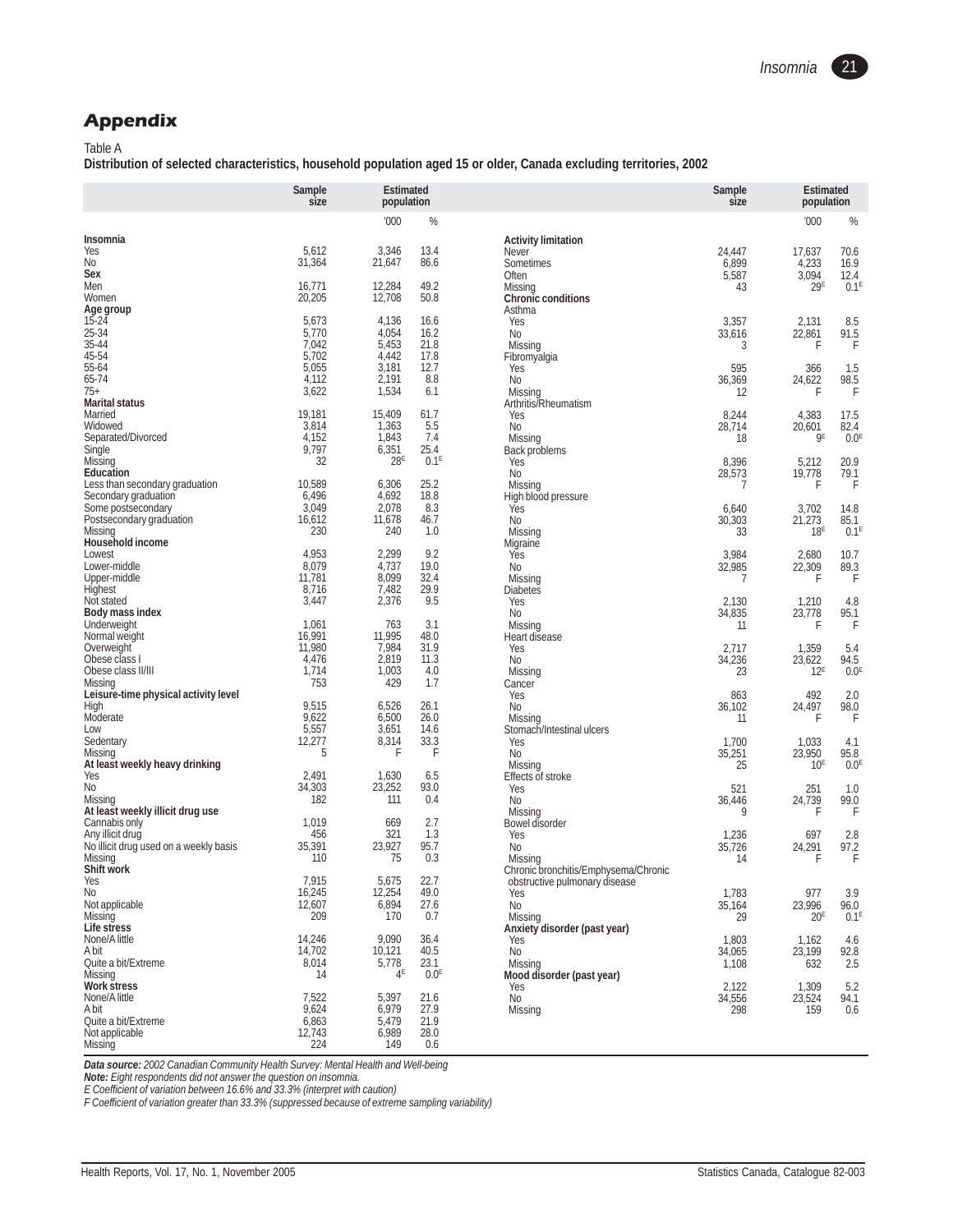

#### Table B

**Adjusted odds ratios relating selected characteristics to insomnia, household population aged 15 or older, Canada excluding territories, 2002**

|                                                                                                                                       |                                                              | Model 1                                                                          |                                                              | Model 2                                                                          |                                                              | Model 3                                                                               |                                                              | Model 4                                                                          |                                                  | Model 5                                                                            |                                                     | Model 6                                                                          |
|---------------------------------------------------------------------------------------------------------------------------------------|--------------------------------------------------------------|----------------------------------------------------------------------------------|--------------------------------------------------------------|----------------------------------------------------------------------------------|--------------------------------------------------------------|---------------------------------------------------------------------------------------|--------------------------------------------------------------|----------------------------------------------------------------------------------|--------------------------------------------------|------------------------------------------------------------------------------------|-----------------------------------------------------|----------------------------------------------------------------------------------|
|                                                                                                                                       | Adjusted<br>odds<br>ratio                                    | 95%<br>confidence<br>interval                                                    | Adjusted<br>ratio                                            | 95%<br>odds confidence<br>interval                                               | Adjusted<br>ratio                                            | 95%<br>odds confidence<br>interval                                                    | Adjusted<br>ratio                                            | 95%<br>odds confidence<br>interval                                               | Adjusted<br>ratio                                | 95%<br>odds confidence<br>interval                                                 | Adjusted<br>ratio                                   | 95%<br>odds confidence<br>interval                                               |
| Sex<br>Men <sup>t</sup><br>Women                                                                                                      | 1.0<br>$1.3*$                                                | $\sim$ $\sim$<br>1.2, 1.4                                                        | 1.0<br>$1.4*$                                                | $\sim$ $\sim$<br>1.2, 1.5                                                        | 1.0<br>$1.3*$                                                | $\ldots$<br>1.2, 1.5                                                                  | 1.0<br>$1.3*$                                                | $\ldots$<br>1.1, 1.4                                                             | 1.0<br>$1.1*$                                    | $\ldots$<br>1.0, 1.3                                                               | 1.0<br>$1.1*$                                       | $\ldots$<br>1.0, 1.2                                                             |
| Age group<br>$15 - 24$ <sup>†</sup><br>25-34<br>35-44<br>45-54<br>55-64<br>65-74<br>$75+$                                             | 1.0<br>1.2<br>$1.5*$<br>$2.0*$<br>$1.8*$<br>$1.6*$<br>$1.8*$ | $\sim$ .<br>1.0, 1.4<br>1.3, 1.8<br>1.6, 2.4<br>1.5, 2.2<br>1.3, 2.0<br>1.5, 2.3 | 1.0<br>1.1<br>$1.5*$<br>$1.9*$<br>$1.8*$<br>$1.6*$<br>$1.9*$ | $\cdots$<br>0.9, 1.3<br>1.2, 1.8<br>1.6, 2.3<br>1.5, 2.2<br>1.3, 2.0<br>1.6, 2.4 | 1.0<br>1.2<br>$1.5*$<br>$1.9*$<br>$1.7*$<br>$1.4*$<br>$1.6*$ | $\sim$ $\sim$<br>1.0, 1.4<br>1.2, 1.8<br>1.6, 2.4<br>1.4, 2.1<br>1.1, 1.7<br>1.2, 2.0 | 1.0<br>1.1<br>$1.4*$<br>$1.8*$<br>$1.8*$<br>$1.5*$<br>$1.9*$ | $\ldots$<br>0.9, 1.3<br>1.1, 1.7<br>1.5, 2.2<br>1.4, 2.2<br>1.2, 1.9<br>1.5, 2.3 | 1.0<br>1.0<br>1.2<br>$1.4*$<br>1.2<br>1.1<br>1.0 | $\ldots$ .<br>0.8, 1.2<br>0.9, 1.4<br>1.1, 1.7<br>1.0, 1.5<br>0.8, 1.4<br>0.8, 1.4 | 1.0<br>1.0<br>1.2<br>$1.4*$<br>$1.3*$<br>1.2<br>1.2 | $\ldots$<br>0.8, 1.2<br>0.9, 1.4<br>1.2, 1.8<br>1.0, 1.6<br>0.9, 1.5<br>0.9, 1.5 |
| <b>Marital status</b><br>Married <sup>®</sup><br>Widowed<br>Separated/Divorced<br>Single                                              | 1.0<br>$1.2*$<br>$1.4*$<br>1.0                               | $\ldots$<br>1.1, 1.4<br>1.2, 1.5<br>0.9, 1.2                                     | 1.0<br>$1.2*$<br>$1.3*$<br>1.0                               | $\sim$ $\sim$<br>1.0, 1.4<br>1.2, 1.5<br>0.9, 1.2                                | 1.0<br>$1.2*$<br>$1.3*$<br>1.0                               | $\sim$ $\sim$<br>1.0, 1.4<br>1.2, 1.5<br>0.9, 1.2                                     | 1.0<br>$1.2*$<br>$1.2*$<br>1.0                               | $\ldots$ .<br>1.0, 1.4<br>1.1, 1.4<br>0.9, 1.2                                   | 1.0<br>$1.2^*$<br>1.2<br>1.0                     | $\ldots$ .<br>1.0, 1.5<br>1.0, 1.3<br>0.9, 1.2                                     | 1.0<br>$1.2*$<br>1.1<br>1.0                         | $\ldots$<br>1.0, 1.4<br>0.9, 1.3<br>0.8, 1.1                                     |
| Education<br>Less than secondary<br>graduation<br>Secondary graduation<br>Some postsecondary<br>Postsecondary graduation <sup>†</sup> | $1.5*$<br>$1.2^*$<br>1.2<br>1.0                              | 1.3, 1.7<br>1.1, 1.4<br>1.0, 1.4<br>$\ldots$                                     | $1.4*$<br>$1.2^*$<br>1.1<br>1.0                              | 1.3, 1.6<br>1.0, 1.3<br>0.9, 1.3<br>$\ldots$                                     | $1.4*$<br>$1.2*$<br>1.1<br>1.0                               | 1.2, 1.5<br>1.0, 1.3<br>0.9, 1.3<br>$\ldots$                                          | $1.4*$<br>$1.2*$<br>1.1<br>1.0                               | 1.3, 1.6<br>1.1, 1.4<br>1.0, 1.3<br>$\ldots$                                     | $1.4*$<br>$1.2*$<br>1.1<br>1.0                   | 1.2, 1.6<br>1.1, 1.4<br>0.9, 1.3<br>$\ldots$                                       | $1.4*$<br>$1.2*$<br>1.0<br>1.0                      | 1.2, 1.6<br>1.1, 1.4<br>0.9, 1.2<br>$\ldots$                                     |
| Household income<br>Lowest<br>Lower-middle<br>Upper-middle<br>Highest <sup>t</sup>                                                    | $1.6*$<br>$1.3*$<br>1.1<br>1.0                               | 1.4,1.9<br>1.1, 1.4<br>0.9, 1.2<br>$\ldots$                                      | $1.5*$<br>$1.2*$<br>1.0<br>1.0                               | 1.3, 1.8<br>1.1, 1.4<br>0.9, 1.2<br>$\ldots$                                     | $1.4*$<br>$1.2*$<br>1.0<br>1.0                               | 1.2, 1.6<br>1.0, 1.3<br>0.9, 1.1<br>$\ldots$                                          | $1.3*$<br>$1.2*$<br>1.0<br>1.0                               | 1.1, 1.5<br>1.0, 1.3<br>0.9, 1.2<br>$\ldots$                                     | 1.1<br>1.1<br>1.0<br>1.0                         | 1.0, 1.3<br>0.9, 1.3<br>0.9, 1.1<br>$\ldots$                                       | 1.1<br>1.1<br>1.0<br>1.0                            | 0.9, 1.3<br>0.9, 1.2<br>0.9, 1.1<br>$\ldots$                                     |
| Body mass index<br>Underweight<br>Normal weight <sup>†</sup><br>Overweight<br>Obese class I<br>Obese class II/III                     |                                                              |                                                                                  | 1.0<br>1.0<br>1.1<br>$1.4*$<br>$1.9*$                        | 0.8, 1.3<br>$\sim$<br>1.0, 1.2<br>1.2, 1.6<br>1.6, 2.3                           | 1.0<br>1.0<br>1.1<br>$1.4*$<br>$1.9*$                        | 0.8, 1.3<br>$\sim$<br>1.0, 1.2<br>1.2, 1.6<br>1.6, 2.3                                | 1.0<br>1.0<br>1.1<br>$1.3*$<br>$1.9*$                        | 0.8, 1.3<br>$\sim$ .<br>1.0, 1.2<br>1.2, 1.6<br>1.5, 2.3                         | 1.0<br>1.0<br>1.0<br>1.2<br>$1.4*$               | 0.8, 1.3<br>$\sim$<br>0.9, 1.1<br>1.0, 1.4<br>1.1, 1.7                             | 0.9<br>1.0<br>1.0<br>1.1<br>$1.4*$                  | 0.7, 1.2<br>$\cdots$<br>0.9, 1.1<br>1.0, 1.3<br>1.1, 1.7                         |
| Leisure-time physical<br>activity level<br>High<br>Moderate<br>Low<br>Sedentary <sup>†</sup>                                          |                                                              |                                                                                  | $0.9*$<br>$0.8*$<br>0.9<br>1.0                               | 0.8, 1.0<br>0.7, 0.9<br>0.8, 1.0<br>$\ldots$                                     | $0.9*$<br>$0.8*$<br>0.9<br>1.0                               | 0.8, 1.0<br>0.7, 0.9<br>0.8, 1.0<br>$\ldots$                                          | 0.9<br>$0.8*$<br>0.9<br>1.0                                  | 0.8, 1.0<br>0.7, 0.9<br>0.8, 1.0<br>$\ldots$                                     | 1.0<br>$0.9*$<br>1.0<br>1.0                      | 0.9, 1.1<br>0.8, 1.0<br>0.8, 1.1<br>$\ldots$                                       | 1.0<br>$0.9*$<br>1.0<br>1.0                         | 0.9, 1.1<br>0.8, 1.0<br>0.9, 1.1<br>$\ldots$                                     |
| At least weekly<br>Heavy drinking<br>Cannabis only<br>Other illicit drug (with<br>or without cannabis)                                |                                                              |                                                                                  | $1.4*$<br>$1.8*$<br>$1.6*$                                   | 1.2, 1.7<br>1.4, 2.2<br>1.1, 2.3                                                 | $1.5^*$<br>$1.8*$<br>$1.6*$                                  | 1.2, 1.8<br>1.4, 2.2<br>1.1, 2.3                                                      | $1.5^*$<br>$1.8*$<br>1.4                                     | 1.2, 1.8<br>1.4, 2.3<br>0.9, 2.1                                                 | $1.5^*$<br>$1.5*$<br>1.3                         | 1.2, 1.8<br>1.2, 2.0<br>0.8, 1.9                                                   | $1.5^*$<br>$1.5*$<br>1.1                            | 1.2, 1.8<br>1.1, 1.9<br>0.7, 1.7                                                 |
| Shift work <sup>#</sup>                                                                                                               |                                                              |                                                                                  |                                                              |                                                                                  | $1.2*$                                                       | 1.1, 1.4                                                                              | $1.3*$                                                       | 1.1, 1.5                                                                         | $1.3*$                                           | 1.1, 1.4                                                                           | $1.3*$                                              | 1.1, 1.4                                                                         |
| Life stress<br>None/A little <sup>t</sup><br>A bit<br>Quite at bit/Extreme                                                            |                                                              |                                                                                  |                                                              |                                                                                  |                                                              |                                                                                       | 1.0<br>$1.6*$<br>$3.5*$                                      | $\sim$ $\sim$<br>1.4, 1.8<br>3.0, 3.9                                            | 1.0<br>$1.4*$<br>$2.6*$                          | $\sim$ $\sim$<br>1.3, 1.6<br>2.3, 3.0                                              | 1.0<br>$1.4*$<br>$2.3*$                             | $\sim$ .<br>1.2, 1.6<br>2.0, 2.7                                                 |
| Work stress <sup>#</sup><br>None/A little <sup>t</sup><br>A bit<br>Quite at bit/Extreme                                               |                                                              |                                                                                  |                                                              |                                                                                  |                                                              |                                                                                       | 1.0<br>$0.7*$<br>1.0                                         | $\sim$ $\sim$<br>0.6, 0.9<br>0.9, 1.2                                            | 1.0<br>$0.8*$<br>1.0                             | $\sim$ $\sim$<br>0.7, 0.9<br>0.9, 1.3                                              | 1.0<br>$0.8*$<br>1.1                                | $\sim$ .<br>0.7, 0.9<br>0.9, 1.3                                                 |
| <b>Activity limitation</b><br>Never <sup>t</sup><br>Sometimes<br>Often                                                                |                                                              |                                                                                  |                                                              |                                                                                  |                                                              |                                                                                       |                                                              |                                                                                  | 1.0<br>$1.5*$<br>$2.3*$                          | $\sim$ $\sim$<br>1.4, 1.8<br>2.0, 2.6                                              | 1.0<br>$1.5*$<br>$2.1*$                             | $\ldots$<br>1.3, 1.7<br>1.8, 2.4                                                 |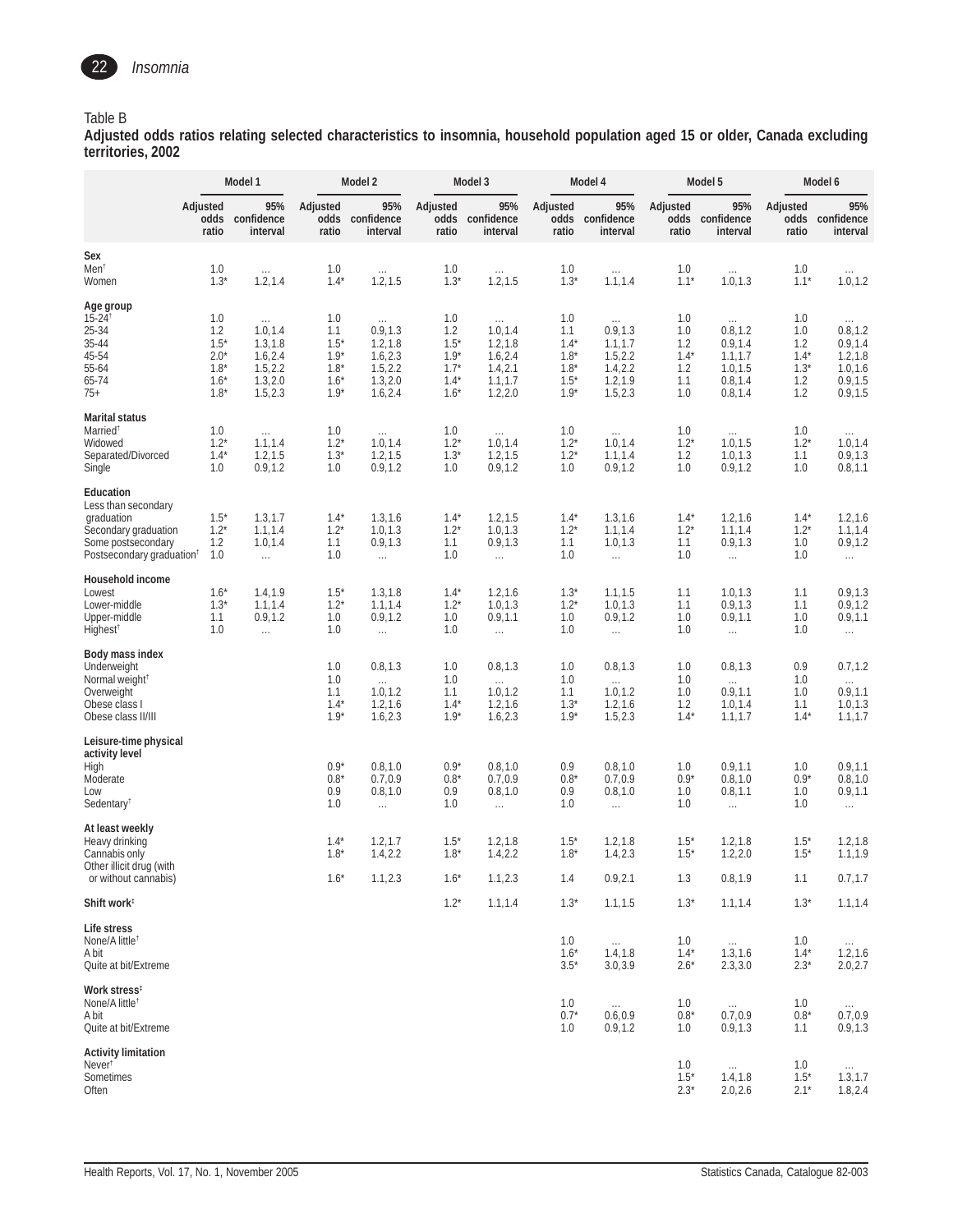

|                                                                                                                                                                                                                                                                                                                                 | Model 1                   |                               | Model 2                   |                               |                           | Model 3                       |                           | Model 4                       |                                                                                                                    | Model 5                                                                                                                                                 | Model 6                                                                                                            |                                                                                                                                                          |
|---------------------------------------------------------------------------------------------------------------------------------------------------------------------------------------------------------------------------------------------------------------------------------------------------------------------------------|---------------------------|-------------------------------|---------------------------|-------------------------------|---------------------------|-------------------------------|---------------------------|-------------------------------|--------------------------------------------------------------------------------------------------------------------|---------------------------------------------------------------------------------------------------------------------------------------------------------|--------------------------------------------------------------------------------------------------------------------|----------------------------------------------------------------------------------------------------------------------------------------------------------|
|                                                                                                                                                                                                                                                                                                                                 | Adjusted<br>odds<br>ratio | 95%<br>confidence<br>interval | Adjusted<br>odds<br>ratio | 95%<br>confidence<br>interval | Adjusted<br>odds<br>ratio | 95%<br>confidence<br>interval | Adjusted<br>odds<br>ratio | 95%<br>confidence<br>interval | Adjusted<br>odds<br>ratio                                                                                          | 95%<br>confidence<br>interval                                                                                                                           | Adjusted<br>odds<br>ratio                                                                                          | 95%<br>confidence<br>interval                                                                                                                            |
|                                                                                                                                                                                                                                                                                                                                 |                           |                               |                           |                               |                           |                               |                           |                               |                                                                                                                    |                                                                                                                                                         |                                                                                                                    |                                                                                                                                                          |
| <b>Chronic conditions</b><br>Asthma<br>Fibromyalgia<br>Arthritis/Rheumatism<br>Back problems<br>High blood pressure<br>Migraine<br><b>Diabetes</b><br>Heart disease<br>Cancer<br>Stomach/Intestinal ulcers<br>Effects of stroke<br>Bowel disorders<br>Chronic bronchitis/<br>Emphysema/Chronic<br>obstructive pulmonary disease |                           |                               |                           |                               |                           |                               |                           |                               | 1.2<br>$1.9*$<br>$1.3*$<br>$1.4*$<br>1.0<br>$1.7*$<br>1.1<br>$1.4*$<br>$1.4*$<br>$1.4*$<br>1.1<br>$1.4*$<br>$1.3*$ | 1.0, 1.4<br>1.4, 2.6<br>1.1, 1.4<br>1.2, 1.5<br>0.9, 1.1<br>1.5, 1.9<br>0.9, 1.4<br>1.2, 1.6<br>1.1.1.7<br>1.1, 1.7<br>0.8, 1.5<br>1.2, 1.7<br>1.1, 1.6 | 1.2<br>$1.9*$<br>$1.3*$<br>$1.4*$<br>1.0<br>$1.6*$<br>1.1<br>$1.4*$<br>$1.4*$<br>$1.3*$<br>1.1<br>$1.4*$<br>$1.2*$ | 1.0, 1.4<br>1.4, 2.5<br>1.1, 1.4<br>1.2, 1.5<br>0.9, 1.1<br>1.4, 1.8<br>0.9, 1.4<br>1.2, 1.6<br>1.1, 1.7<br>1.1, 1.6<br>0.8, 1.5<br>1.2, 1.7<br>1.0, 1.5 |
| Anxiety disorder (past year)                                                                                                                                                                                                                                                                                                    |                           |                               |                           |                               |                           |                               |                           |                               |                                                                                                                    |                                                                                                                                                         | $1.5*$                                                                                                             | 1.3, 1.8                                                                                                                                                 |
| Mood disorder (past year)                                                                                                                                                                                                                                                                                                       |                           |                               |                           |                               |                           |                               |                           |                               |                                                                                                                    |                                                                                                                                                         | $2.1*$                                                                                                             | 1.8, 2.5                                                                                                                                                 |
| <b>Model information</b><br>Sample size<br>Sample with insomnia<br>Records dropped<br>because of missing values 254                                                                                                                                                                                                             | 36,730<br>5,568           |                               | 36,459<br>5,524<br>525    |                               | 36,276<br>5,495<br>708    |                               | 36,043<br>5,461<br>941    |                               | 35,867<br>5,413<br>1,117                                                                                           |                                                                                                                                                         | 35,617<br>5,352<br>1,367                                                                                           |                                                                                                                                                          |

*Data source: 2002 Canadian Community Health Survey: Mental Health and Well-being*

*Note: A "missing" category for household income, body mass index and anxiety disorder was included in the models to maximize sample size, but the respective odds ratios are not shown. A "not applicable" category for shift work and work stress was included in the models, but the respective odds ratios are not shown. † Reference category. When not noted, reference category is absence of characteristic; for example, reference category for asthma is no reported diagnosis of asthma.*

*‡ Respondents aged 15 to 75 who were currently working or who had worked at job or who had business in past 12 months*

*\* Significantly different from estimate for reference category (p < 0.05)*

*… Not applicable*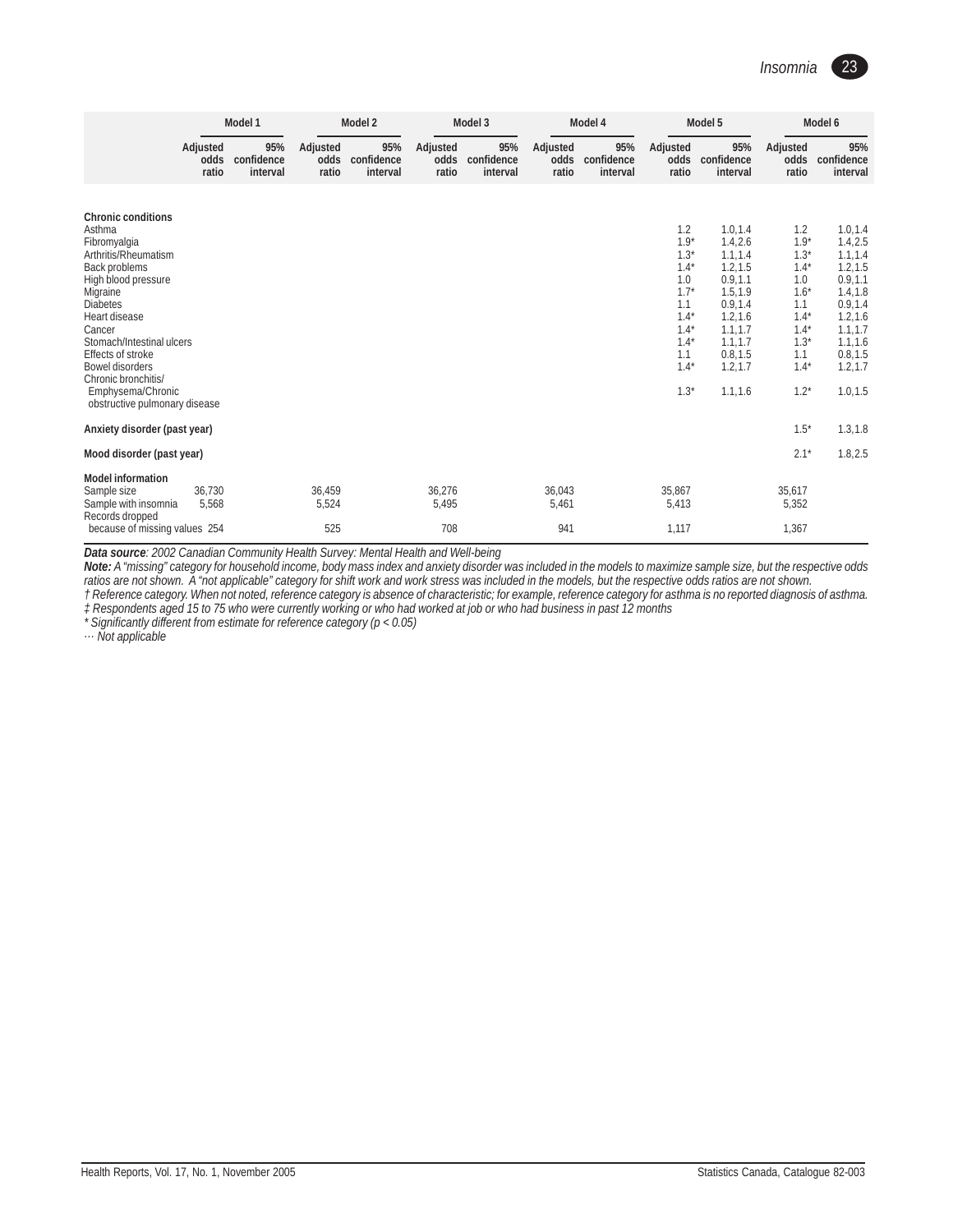

#### Table C

**Adjusted odds ratios relating insomnia and selected characteristics to selected problems, household population aged 15 or older, Canada excluding territories, 2002**

|                                                                                                                                              |                                                           | <b>Fair/Poor ability</b><br>to handle<br>day-to-day<br>demands                  |                                               | Fair/Poor ability<br>to handle<br>unexpected<br>problems                         |                                                             | Not<br>currently<br>employed <sup>#</sup>                            |                                                              | At least one<br>disability day in<br>past two weeks                              |                                                           | Dissatisfied<br>with life                                                        |
|----------------------------------------------------------------------------------------------------------------------------------------------|-----------------------------------------------------------|---------------------------------------------------------------------------------|-----------------------------------------------|----------------------------------------------------------------------------------|-------------------------------------------------------------|----------------------------------------------------------------------|--------------------------------------------------------------|----------------------------------------------------------------------------------|-----------------------------------------------------------|----------------------------------------------------------------------------------|
|                                                                                                                                              | Adjusted<br>ratio                                         | 95%<br>odds confidence<br>interval                                              | Adjusted<br>ratio                             | 95%<br>odds confidence<br>interval                                               | Adjusted<br>ratio                                           | 95%<br>odds confidence<br>interval                                   | Adjusted<br>ratio                                            | 95%<br>odds confidence<br>interval                                               | Adjusted<br>ratio                                         | 95%<br>odds confidence<br>interval                                               |
| Insomnia<br>Yes<br>No                                                                                                                        | $1.2*$<br>1.0                                             | 1.0, 1.4<br>$\ldots$                                                            | $1.2*$<br>1.0                                 | 1.0, 1.3<br>$\ldots$                                                             | $1.3*$<br>1.0                                               | 1.1, 1.6<br>$\ldots$                                                 | $1.3*$<br>1.0                                                | 1.2, 1.5<br>$\ldots$                                                             | $1.6*$<br>1.0                                             | 1.3, 1.8<br>$\ldots$                                                             |
| Sex<br>Men <sup>†</sup><br>Women                                                                                                             | 1.0<br>$0.8*$                                             | $\dots$<br>0.7, 0.9                                                             | 1.0<br>$1.2*$                                 | $\ldots$<br>1.0, 1.3                                                             | 1.0<br>$2.4*$                                               | $\cdots$<br>2.1, 2.8                                                 | 1.0<br>$1.2*$                                                | $\cdots$<br>1.1, 1.4                                                             | 1.0<br>$0.8*$                                             | 0.7, 0.9                                                                         |
| Age group<br>$15 - 24$ <sup>†</sup><br>25-34<br>35-44<br>45-54<br>55-64<br>65-74<br>$75+$                                                    | 1.0<br>$0.6*$<br>0.8<br>$0.7*$<br>$0.7*$<br>$0.7*$<br>0.8 | $\dots$<br>0.5, 0.8<br>0.6, 1.0<br>0.5, 0.9<br>0.5, 0.9<br>0.5, 0.9<br>0.5, 1.1 | 1.0<br>0.9<br>0.9<br>0.9<br>1.0<br>0.8<br>0.9 | $\ldots$<br>0.7, 1.0<br>0.7, 1.1<br>0.7, 1.1<br>0.8, 1.3<br>0.6, 1.1<br>0.7, 1.2 | 1.0<br>$0.7*$<br>$0.8*$<br>$\cdots$<br>$\cdots$<br>$\cdots$ | $\ldots$<br>0.6, 0.8<br>0.7, 0.9<br>$\cdots$<br>$\ldots$<br>$\cdots$ | 1.0<br>0.9<br>$0.7*$<br>$0.5*$<br>$0.4*$<br>$0.3*$<br>$0.3*$ | $\ldots$<br>0.7, 1.0<br>0.6, 0.8<br>0.4, 0.6<br>0.4, 0.5<br>0.3, 0.4<br>0.2, 0.4 | 1.0<br>$1.8*$<br>$1.9*$<br>$2.0*$<br>$2.0*$<br>1.0<br>1.0 | $\cdots$<br>1.4, 2.4<br>1.4, 2.5<br>1.5, 2.7<br>1.4, 2.8<br>0.7, 1.6<br>0.7, 1.6 |
| <b>Marital status</b><br>Married <sup>t</sup><br>Widowed<br>Separated/Divorced<br>Single                                                     | 1.0<br>0.9<br>1.3<br>1.2                                  | $\ldots$<br>0.7, 1.2<br>1.0, 1.7<br>1.0, 1.4                                    | 1.0<br>$0.7*$<br>1.0<br>$1.2*$                | $\ldots$<br>0.6, 0.9<br>0.8, 1.2<br>1.0, 1.3                                     | 1.0<br>0.8<br>$0.6*$<br>1.0                                 | $\ldots$<br>0.3, 2.6<br>0.5, 0.7<br>0.8, 1.2                         | 1.0<br>1.1<br>1.1<br>1.1                                     | $\dots$<br>1.0, 1.4<br>1.0, 1.3<br>1.0, 1.3                                      | 1.0<br>$1.4*$<br>$2.5^*$<br>$2.3*$                        | $\dots$<br>1.0, 1.9<br>2.0, 3.1<br>1.8, 2.8                                      |
| <b>Education</b><br>Less than secondary<br>graduation<br>Secondary graduation<br>Some postsecondary<br>Postsecondary graduation <sup>+</sup> | $1.7*$<br>1.2<br>$1.4*$<br>1.0                            | 1.4, 2.0<br>1.0, 1.5<br>1.0, 1.8<br>$\ldots$                                    | $1.7*$<br>$1.2*$<br>1.2<br>1.0                | 1.5, 2.0<br>1.0, 1.4<br>1.0, 1.5<br>$\cdots$                                     | $1.4*$<br>1.0<br>1.2<br>1.0                                 | 1.2, 1.7<br>0.8, 1.2<br>0.9, 1.6<br>$\ldots$                         | 0.9<br>1.0<br>1.1<br>1.0                                     | 0.8, 1.0<br>0.9, 1.2<br>0.9, 1.3<br>$\ldots$                                     | 1.0<br>1.0<br>1.2<br>1.0                                  | 0.8, 1.2<br>0.8, 1.3<br>0.9, 1.6<br>$\ldots$                                     |
| Household income<br>Lowest<br>Lower-middle<br>Upper-middle<br>Highest <sup>t</sup>                                                           | $1.7*$<br>$1.3*$<br>1.1<br>1.0                            | 1.3, 2.3<br>1.0, 1.6<br>0.9, 1.4<br>$\ldots$                                    | $1.6*$<br>$1.5*$<br>$1.3*$<br>1.0             | 1.3, 2.0<br>1.2, 1.7<br>1.1, 1.5<br>$\cdots$                                     | $9.1*$<br>$3.4*$<br>$1.7*$<br>1.0                           | 7.0,11.9<br>2.7, 4.2<br>1.4, 2.1<br>$\ldots$                         | $0.8*$<br>$0.8*$<br>$0.8*$<br>1.0                            | 0.7, 0.9<br>0.7, 0.9<br>0.7, 0.9<br>$\ldots$                                     | $1.7^*$<br>$1.6*$<br>1.1<br>1.0                           | 1.2, 2.2<br>1.2, 2.1<br>0.9, 1.4<br>$\ldots$                                     |
| Body mass index<br>Underweight<br>Normal weight <sup>†</sup><br>Overweight<br>Obese class I<br>Obese class II/III                            | 1.3<br>1.0<br>1.0<br>0.9<br>$0.9$                         | 0.9, 1.8<br>$\ldots$<br>0.8, 1.1<br>0.7, 1.2<br>0.7, 1.3                        | 1.0<br>1.0<br>0.9<br>$0.8*$<br>$0.7*$         | 0.8, 1.3<br>$\ldots$<br>0.8, 1.0<br>0.7, 1.0<br>0.5, 0.9                         | 1.0<br>1.0<br>1.0<br>$0.8*$<br>0.9                          | 0.7, 1.4<br>$\ldots$<br>0.8, 1.1<br>0.7, 1.0<br>0.7, 1.2             | 1.0<br>1.0<br>1.0<br>1.1<br>1.2                              | 0.8, 1.2<br>$\ldots$<br>0.9, 1.1<br>1.0, 1.3<br>1.0, 1.4                         | 1.0<br>1.0<br>0.9<br>0.9<br>0.9                           | 0.7, 1.6<br>$\ldots$<br>0.8, 1.1<br>0.8, 1.2<br>0.6, 1.2                         |
| Leisure-time physical<br>activity level<br>High<br>Moderate<br>Low<br>Sedentary <sup>t</sup>                                                 | $0.6*$<br>$0.8^{\star}$<br>$0.7*$<br>1.0                  | 0.5, 0.7<br>0.6, 0.9<br>0.6, 0.9<br>$\ldots$                                    | $0.7*$<br>0.9<br>1.0<br>1.0                   | 0.6, 0.8<br>0.8, 1.0<br>0.8, 1.2<br>$\ldots$                                     | $1.3*$<br>1.2<br>$1.3*$<br>1.0                              | 1.1, 1.5<br>1.0, 1.4<br>1.1, 1.6<br>$\ldots$                         | $1.2*$<br>1.0<br>0.9<br>1.0                                  | 1.1, 1.4<br>0.9, 1.2<br>0.8, 1.1<br>$\ldots$                                     | $0.6*$<br>$0.7*$<br>$0.8*$<br>1.0                         | 0.5, 0.7<br>0.5, 0.8<br>0.6, 1.0<br>$\ldots$                                     |
| At least weekly<br>Heavy drinking<br>Cannabis only<br>Other illicit drug (with<br>or without cannabis)                                       | 1.1<br>1.1<br>0.8                                         | 0.8, 1.5<br>0.7, 1.7<br>0.4, 1.3                                                | $1.3*$<br>1.1<br>1.0                          | 1.0, 1.6<br>0.8, 1.5<br>0.7, 1.5                                                 | 0.9<br>$1.5^*$<br>1.5                                       | 0.7, 1.3<br>1.0, 2.3<br>0.8, 2.7                                     | 0.9<br>1.1<br>$1.6*$                                         | 0.8, 1.1<br>0.9, 1.5<br>1.1, 2.5                                                 | 1.2<br>$1.5*$<br>1.4                                      | 0.9, 1.7<br>1.0, 2.1<br>0.9, 2.4                                                 |